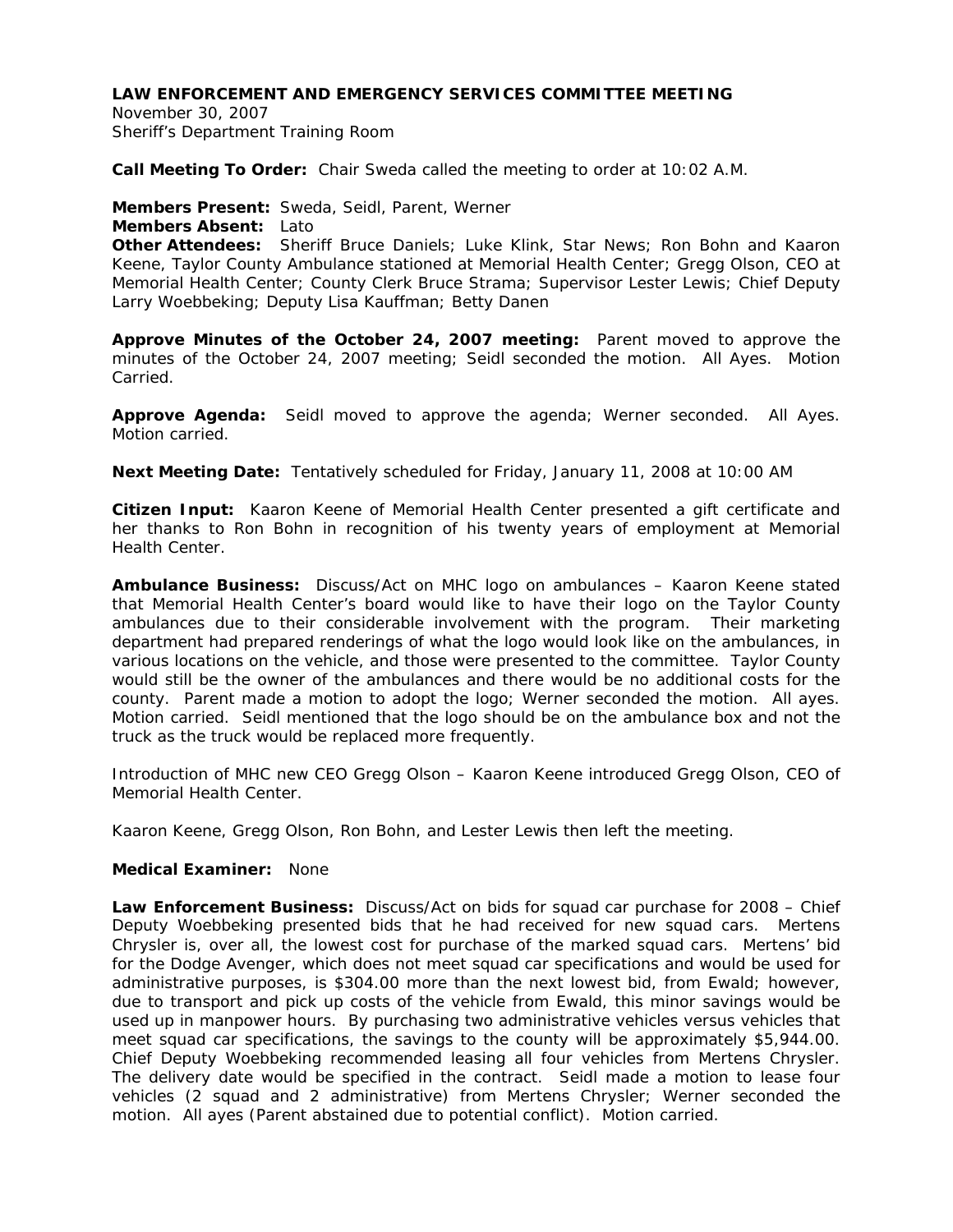Discuss/Act on request for leave of absence by employee – Lisa Kauffman requested a leave of absence from January 4, 2008 through February 25, 2008 due to her pregnancy. She will then be off of work on Family Medical Leave until May 20, 2008. Seidl made a motion to approve Kauffman's leave of absence; Parent seconded. All ayes. Motion carried.

Lisa Kauffman left the meeting.

**Sheriff's Report:** Sheriff Daniels informed the committee that he has been in contact with a company that will pick up excess property and sell them on-line for us. Daniels is planning on selling a few things through the company at first to see how it goes. County Clerk Strama will check the county code to see if there is a conflict with this.

Daniels reported that the department will be purchasing video systems for some of the marked squad cars. Daniels reported that the approved program to equip Taylor County squads with video equipment is just about complete. He plans to begin a similar program to update radar equipment in the cars.

The recording and telephone system installation in the jail should be completed soon. It is expected that the costs will remain within the \$15,000 budgeted for these items.

The jail population is currently at 58; 35 inmates are county residents and 23 are out-ofcounty boarders.

The hiring process for the jailer/dispatcher and deputy sheriff are in the final stages.

Daniels reported that the department will be changing the badge number system in order to better track the trainings that personnel have received. Currently, the badge numbers have been carried over to a new person upon the previous person's retirement. In the future, the number will be retired along with the person in order to avoid confusion as to who actually received the training.

Seidl updated the committee on the weather siren installations. The final connections should be made this week. ATI is aligning antennas and they will provide a training next week. There is currently a squelch on the fire frequency, which is unacceptable and is being worked on. No payment has been made for the sirens and none will be made until the sirens meet specifications. The town of Hammel siren, by Lake Esadore, needed to have a 60' electric cable installed by Taylor Electric. Taylor Electric buried the cable and charged the county \$1,300.00. The money set aside for the siren purchases will cover this expense.

Seidl inquired as to whether or not an annual report will be done this year. Daniels informed the committee that the department is in the midst of preparing an annual report and it should be available in early 2008.

**Review and Approve Invoices:** After review, Seidl made a motion to approve the invoices from October, 2007; Parent seconded. All Ayes. Motion carried.

**Adjournment:** With no further business, Parent made a motion to adjourn; Seidl seconded. All Ayes. Motion carried. The meeting was adjourned at 10:48 a.m.

Respectfully Submitted,

Betty Danen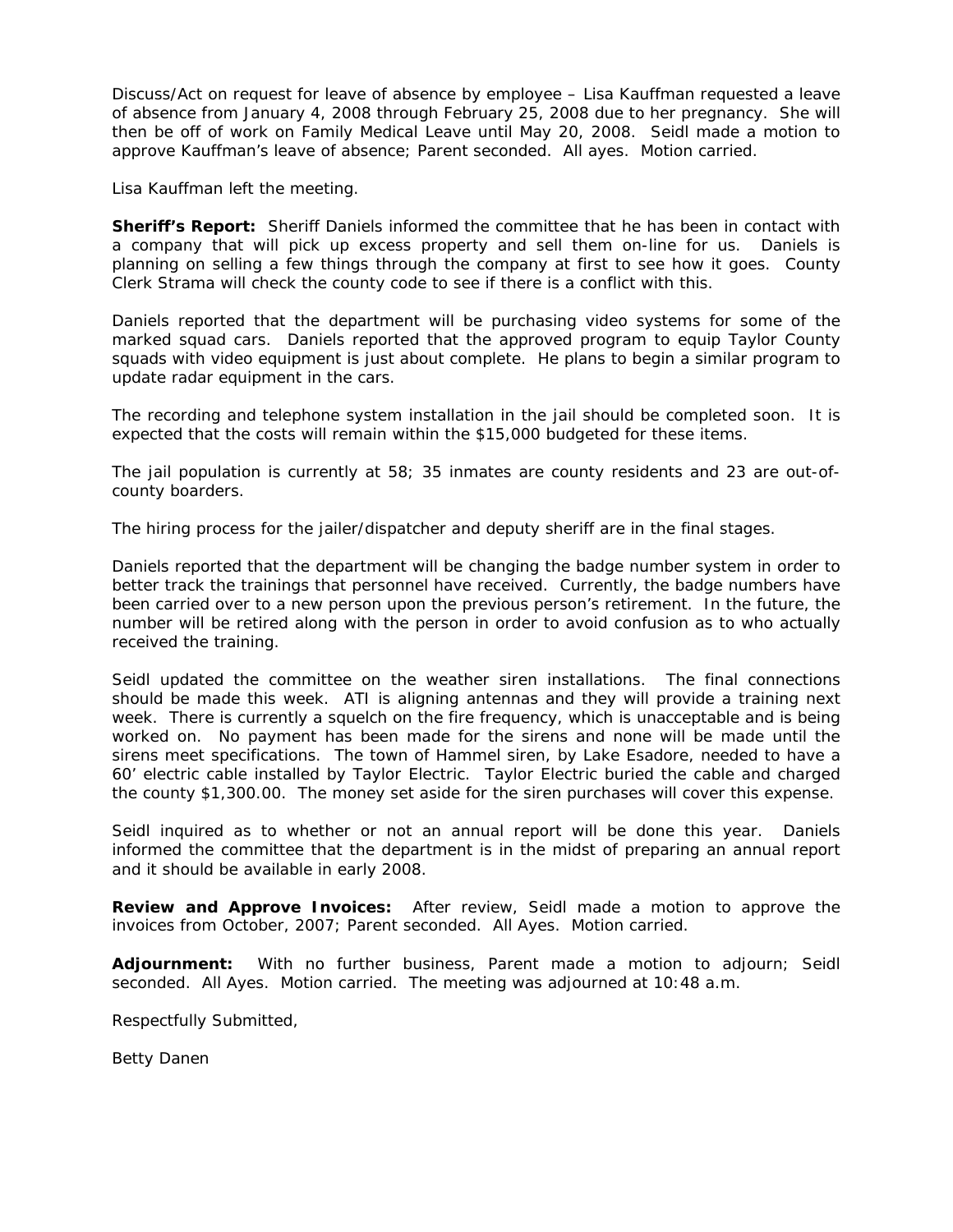# **LAW ENFORCEMENT AND EMERGENCY SERVICES COMMITTEE MEETING**

October 24, 2007 Sheriff's Department Conference Room

**Call Meeting To Order:** Parent called the meeting to order at 10:03 A.M. **Members Present:** Seidl, Parent, Werner **Members Absent:** Lato, Sweda **Other Attendees:** Sheriff Bruce Daniels; Chief Deputy Larry Woebbeking; Sergeant Kim Kasperek; Marie Koerner, Human Resources.

**Approve Minutes of the October 5, 2007 meeting:** Werner moved to approve the minutes of the October 5, 2007 meeting; Seidl seconded the motion. All Ayes. Motion Carried.

**Approve Agenda:** Werner moved to approve the agenda; Seidl seconded. All Ayes. Motion carried.

**Next Meeting Date:** Refer to minutes from the October 5, 2007 meeting.

**Closed Session:** Motion by Seidl and second by Werner at 10:05 A.M. to go into closed session pursuant to Wis. Stat. 19.85(1)(c) for approximately three and one-half (3.5) hours for the purpose of conducting oral interviews of applicants for the Sheriff's Deputy and Jailer/Dispatcher positions. Roll call vote: Werner – Aye; Parent – Aye; Seidl – Aye.

Motion by Seidl and second by Werner at 1:00 P.M. to return to open session pursuant to Wis. Stat. 19.83. Roll call vote: Seidl – Aye; Werner – Aye; Parent – Aye.

Motion by Seidl to certify list of applicants; Second by Werner. All in favor; motion carried.

**Adjournment:** Motion by Werner to adjourn; Seidl seconded. All Ayes. Motion carried. The meeting was adjourned at 1:00 P.M.

Respectfully Submitted,

Betty Danen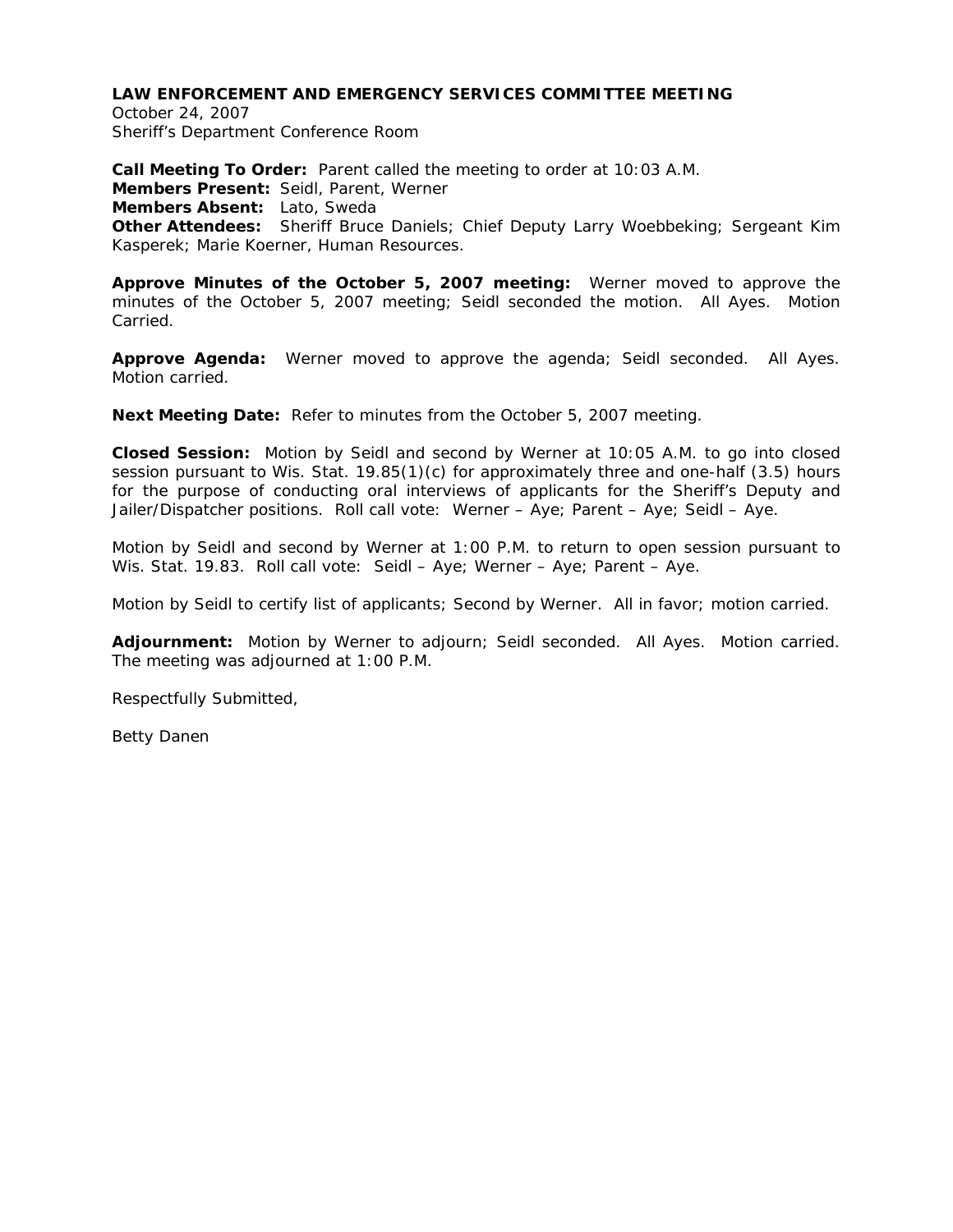## **LAW ENFORCEMENT AND EMERGENCY SERVICES COMMITTEE MEETING**

October 5, 2007 Sheriff's Department Training Room

**Call Meeting To Order:** Chair Sweda called the meeting to order at 10:04 A.M.

**Members Present:** Sweda, Seidl, Parent, Werner **Members Absent:** Lato **Other Attendees:** Sheriff Bruce Daniels; Luke Klink, Star News; Ron Bohn and Kaaron Keene, Taylor County Ambulance stationed at Memorial Health Center; County Clerk Bruce Strama; Scott Perrin, Medical Examiner; Betty Danen

**Approve Minutes of the August 17, 2007 meeting:** Parent moved to approve the minutes of the August 17, 2007 meeting; Werner seconded the motion. All Ayes. Motion Carried.

**Approve Agenda:** Seidl moved to approve the agenda; Werner seconded. All Ayes. Motion carried.

**Next Meeting Date:** Friday, November 9, 2007 at 10:00 AM

## **Citizen Input:** None

**Ambulance Business:** Discuss/Act on Disposition of 1994 Medford Ambulance #3 – Ron Bohn of Taylor County Ambulance stationed at Memorial Health Center reported that the new Rib Lake ambulance has arrived. Rib Lake's old ambulance was brought to Medford to replace a 1994 model ambulance. Bohn proposed sending the 1994 model to the auction house in Ripon to be sold. The ambulance would be sold as is minus all of the equipment, which has been moved to the new ambulance. Seidl made a motion to sell the 1994 Medford Ambulance #3 at the auction house in Ripon; Parent seconded the motion. All Ayes. Motion carried.

Discuss the Impact of the Dwindling Levels of EMT's in the County – Bohn stated that the hospital is having some problems with coverage, especially in the Rib Lake area during the day time. The 6:00 PM to 6:00 AM time period is also difficult to cover in both the Rib Lake and Gilman areas. They are supplementing the shortage of EMT's in those areas with Medford EMT's but that makes the response time very slow, due to distance. There are ten EMT's in the Gilman area, six of whom do 92% of the coverage. They average 53 hours per week. There are twelve EMT's in the Rib Lake area, nine of whom do 96% of the calls. They average 39 hours per week. Bohn will conduct some research to see how other counties/municipalities are handling these shortages and report back to the committee at the next meeting.

**Medical Examiner:** Discuss/Act on Renewal of Agreement between Taylor County and Medical Examiner – Medical Examiner Scott Perrin presented a Resolution to the committee with the only change from the prior Resolution being the dates of the contract. Seidl made a motion to accept the Resolution; Parent seconded the motion. All Ayes. Motion carried.

**Emergency Management:** None. Sheriff Daniels advised that in the future this item will no longer be listed on the agenda as Emergency Management is part of the Sheriff's Department and, therefore, any Emergency Management business will be conducted under Law Enforcement Business.

**Law Enforcement Business:** Discuss/Act on Filling Two Vacant Sworn Officer Positions - There are two vacancies which need to be filled. Seidl made a motion to fill these two positions; Werner seconded the motion. All ayes. Motion carried.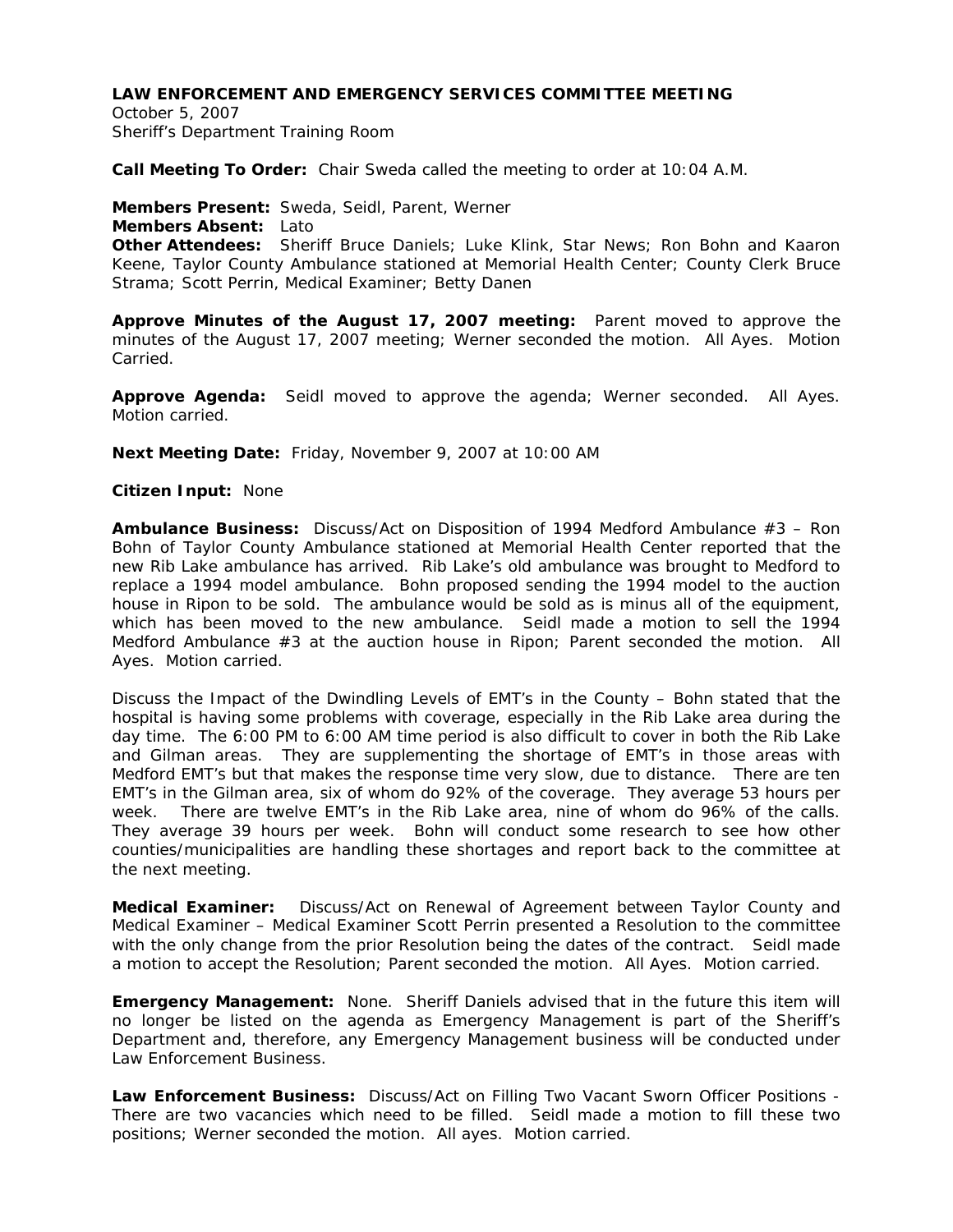Discuss/Act on Filling Vacant Female Jailer/Dispatcher Position – This item was approved at the June 15, 2007 meeting.

Discuss/Act on Date for Oral Interviews for Both Jailer/Dispatcher and Sworn Officer Positions – Sheriff Daniels would like to interview five applicants for the sworn officer opening and five applicants for the jailer/dispatcher opening. It was agreed that the interviews will be held on Wednesday, October 24, 2007 beginning at 10:00 A.M.

Discuss/Act on Beginning Squad Car Bids for 2008 Delivery – There are squads scheduled to be replaced in 2008. Sheriff Daniels would like to begin the bidding process now in order to obtain the cars as early as possible in 2008. The bids will include leasing and purchase prices. Seidl made a motion to obtain squad car bids; Werner seconded the motion. All Ayes. Motion carried.

Discuss/Act on Purchase of Evidence Tracking Computer Software System – This system would assist in tracking evidence in and out of the evidence room. It would be a stand alone computer system which places bar codes on pieces of evidence and also has camera capabilities so that pictures of evidence could be sent electronically to the District Attorney's Office, thereby eliminating the need to take evidence out of the evidence room and up to the District Attorney's Office for viewing. The funds for this purchase (\$5,990.00) are part of the 2008 budget; however, there are sufficient funds in the 2007 budget for the purchase. Sheriff Daniels requested that the committee approve this purchase now. Werner made a motion to approve the purchase now provided that it does not run over budget; Parent seconded the motion. All Ayes. Motion carried.

Discuss/Act on Jail Telephone and Audio/Visual Updates through Jail Improvement Funds – The telephone contract with Securus, from Dallas, Texas, has expired. The jail has continued to use their services on a month-by-month agreement. Securus provided prepaid telephone cards for the inmates. This was a revenue based telephone system for the jail as the county received a percentage of the amount sold. Sheriff Daniels advised that camera protection in the jail is poor. The current system uses VHS tapes and is mostly unusable for viewing incidents that occur in the jail. The Sheriff would like to update to DVR. Sheriff Daniels has been in contact with Reliance Telephone Systems, Inc., a company that could handle both issues for the county. They are willing to give us two DVR units if we purchase a third for \$4,000.00. They would also provide handsets for the lawyer/inmate visiting room and record jail visits. There are sufficient funds in the Jail Improvement Fund to cover these expenditures. Parent made a motion to approve the funds necessary to make these updates in the jail provided that it falls within \$15,000.00; Seidl seconded the motion. All Ayes. Motion carried.

Discuss/Act on Retaining Emergency Government Van for Use in Carrying Newly Acquired Heavy Truck Scales – The Forestry Department recently purchased scales to weigh heavy trucks at a cost of \$30,000.00. Five deputies have been trained to operate the scales. The Emergency Government van was due to be replaced in 2008; however, the Sheriff is requesting that the van be kept to transport the scales. Seidl made a motion to keep the van for scale transport; Werner seconded the motion. All Ayes. Motion carried.

Discuss/Act on County Board Resolution Honoring Meritorious Service of Citizen – An eighteen-year-old girl, Stefany Szemraj, climbed inside a burning vehicle to rescue two elderly people. Sheriff Daniels requested that the Committee approve a Resolution Honoring her for her heroic feat. Seidl made a motion to approve the Resolution; Parent seconded the motion. All Ayes. Motion carried.

Discuss/Act on Establishing New Eligibility List for Sworn Officers – The existing eligibility list for sworn officer will be exhausted with the interviews scheduled for October 24, 2007.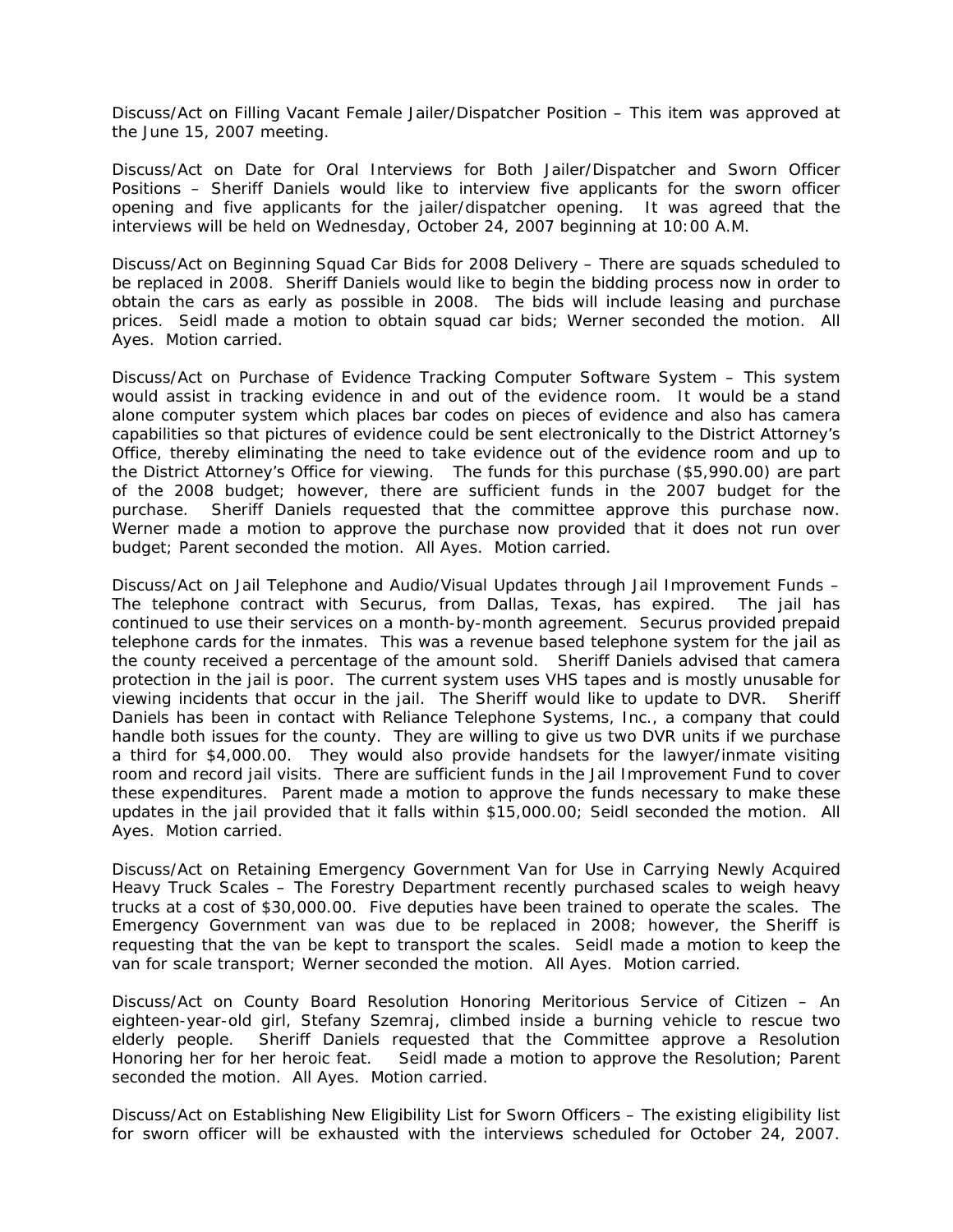Daniels requested authorization to start the testing process to establish a new eligibility list. Parent made a motion to begin the testing process in order to establish a new eligibility list; Werner seconded the motion. All Ayes. Motion Carried.

Discuss/Act on Resolution Honoring Retiree Dave Malchow – Sheriff Daniels presented a Resolution honoring Malchow, who retired in July, 2007. Seidl made a motion to approve the Resolution; Werner seconded the motion. All Ayes. Motion carried.

**Sheriff's Report:** Recent Award of Grant Money through Drug Enforcement Group for Radio Equipment – Sheriff Daniels reported that the department is eligible for a grant of \$9,600.00 for radio equipment through Nordec Drug Investigations. The department is currently using Motorola radios. Daniels indicated that in light of upcoming communications updates, he felt it would be prudent to use these grant funds to obtain some Kenwood radios so that the department can evaluate them. There will be no cost to the county for purchasing the radios but Taylor County will need to pay for installation, possibly as much as \$1,000.00 each for mobile radios.

Inmate count was 69 as of October 4, 2007. Average inmate population in 2006 was 73.3; the average in 2007 has been 72.8. Revenue from housing inmates in 2007 as of the end of August is \$330,000.00.

The Administrative expenses are running 7% under budget. The jail expenses are 1% under budget.

**Review and Approve Invoices:** After review, Seidl made a motion to approve the invoices from August and September, 2007; Werner seconded. All Ayes. Motion carried.

**Adjournment:** With no further business, Seidl made a motion to adjourn; Werner seconded. All Ayes. Motion carried. The meeting was adjourned at 10:47 a.m.

Respectfully Submitted,

Betty Danen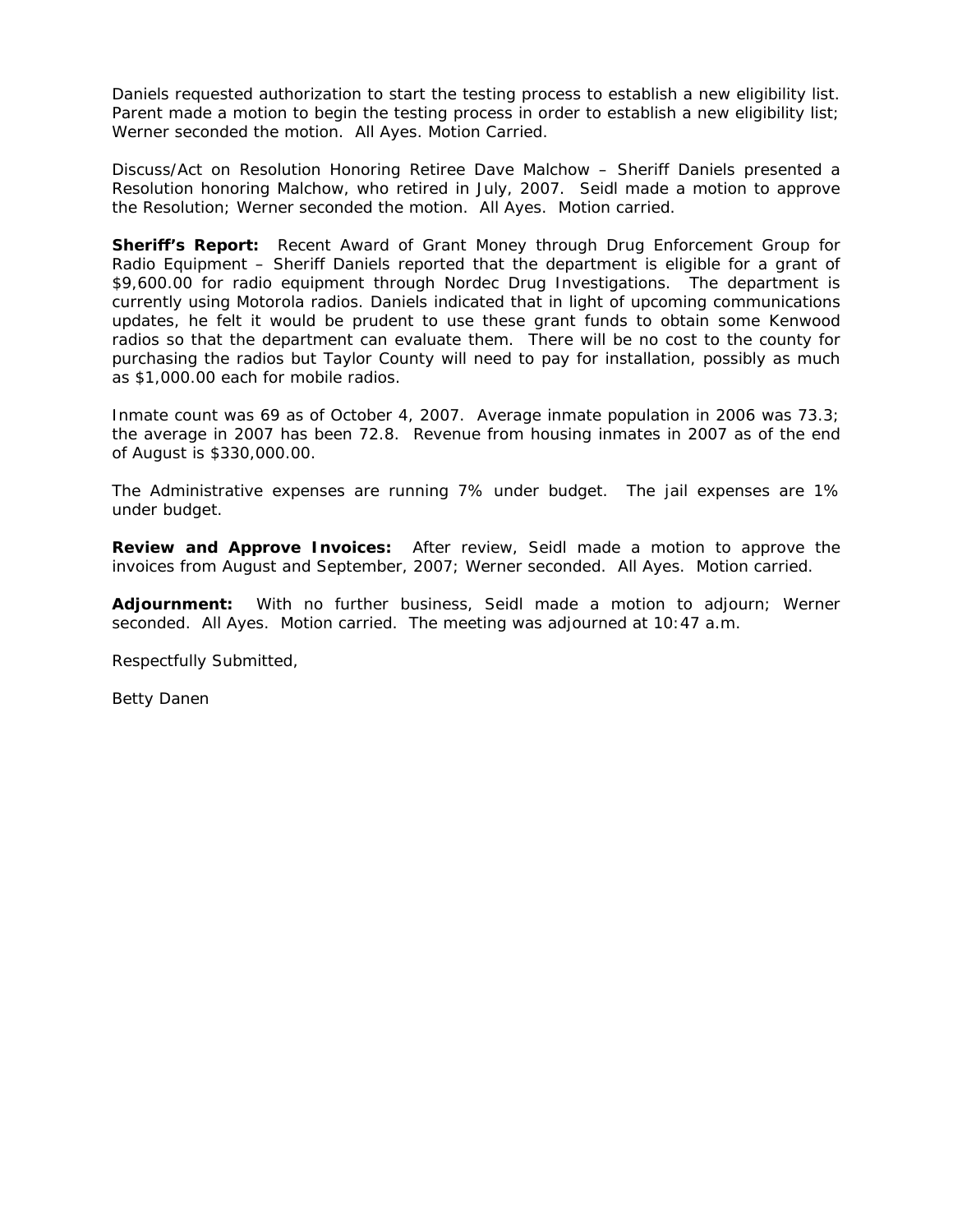## **LAW ENFORCEMENT AND EMERGENCY SERVICES COMMITTEE MEETING**

August 17, 2007 Sheriff's Department Training Room

**Call Meeting To Order:** Chair Sweda called the meeting to order at 10:00 A.M.

**Members Present:** Sweda, Seidl, Parent, Lato, Werner **Members Absent:** None. **Other Attendees:** Sheriff Bruce Daniels; Luke Klink, Star News; Ron Bohn and Kaaron Keene, Taylor County Ambulance stationed at Memorial Health Center; County Clerk Bruce Strama; Betty Danen

**Approve Minutes of the June 15, 2007 meeting:** Parent moved to approve the minutes of the June 15, 2007 meeting; Werner seconded the motion. All Ayes. Motion Carried.

**Approve Agenda:** Parent moved to approve the agenda; Seidl seconded. All Ayes. Motion carried.

**Next Meeting Date:** Friday, September 7, 2007 at 10:00 AM

**Citizen Input:** None

**Ambulance Business:** Discuss/Act on the 2008 Ambulance Budget – Committee members were presented with the proposed 2008 ambulance budget. There is a 1.1% increase over 2007. Parent moved to approve the budget; Lato seconded. All ayes. Motion carried.

## **Medical Examiner:** None

**Emergency Management:** Discuss/Act on the 2008 Budget – The proposed budget was reviewed by committee members. There is no change in the proposed dollar amount from 2007. Lato made a motion to approve the budget; Seidl seconded. All ayes. Motion carried.

Discuss/Act on Resolution Authorizing the Purchase and Installation of Additional Warning Sirens – Seidl informed the committee that there was money left over from Resolution No. 56, which authorized the purchase of seven warning sirens. When this became known to the public, some communities asked if they could have a siren purchased for their communities with the excess money. There is enough money to purchase three more sirens. Seidl had prepared a resolution authorizing the purchase of as many additional emergency warning sirens as can be acquired within the original authorization of \$140,000 and that such additional sirens be installed at the locations in the county where population densities are determined to be the greatest, provided the municipality in which the siren is proposed for installation agrees to accept responsibility for its upkeep and maintenance. Parent made a motion to accept the Resolution; Werner seconded. All ayes. Motion carried. The Resolution must still be approved by the Finance Committee and the County Board.

**Law Enforcement Business:** Discuss/Act on the 2008 Budget – Sheriff Daniels presented the proposed 2008 budget to the committee. The budget is .7% lower overall than the 2007 budget. (Administration expenses down .8% and jail expenses down .5%) This proposed budget does not include wages and benefits. Lato made a motion to approve the 2008 budget; Seidl seconded. All ayes. Motion carried.

**Sheriff's Report:** Sheriff Daniels reported that the newly purchased recording device in the jail/dispatch area is installed and is working fine.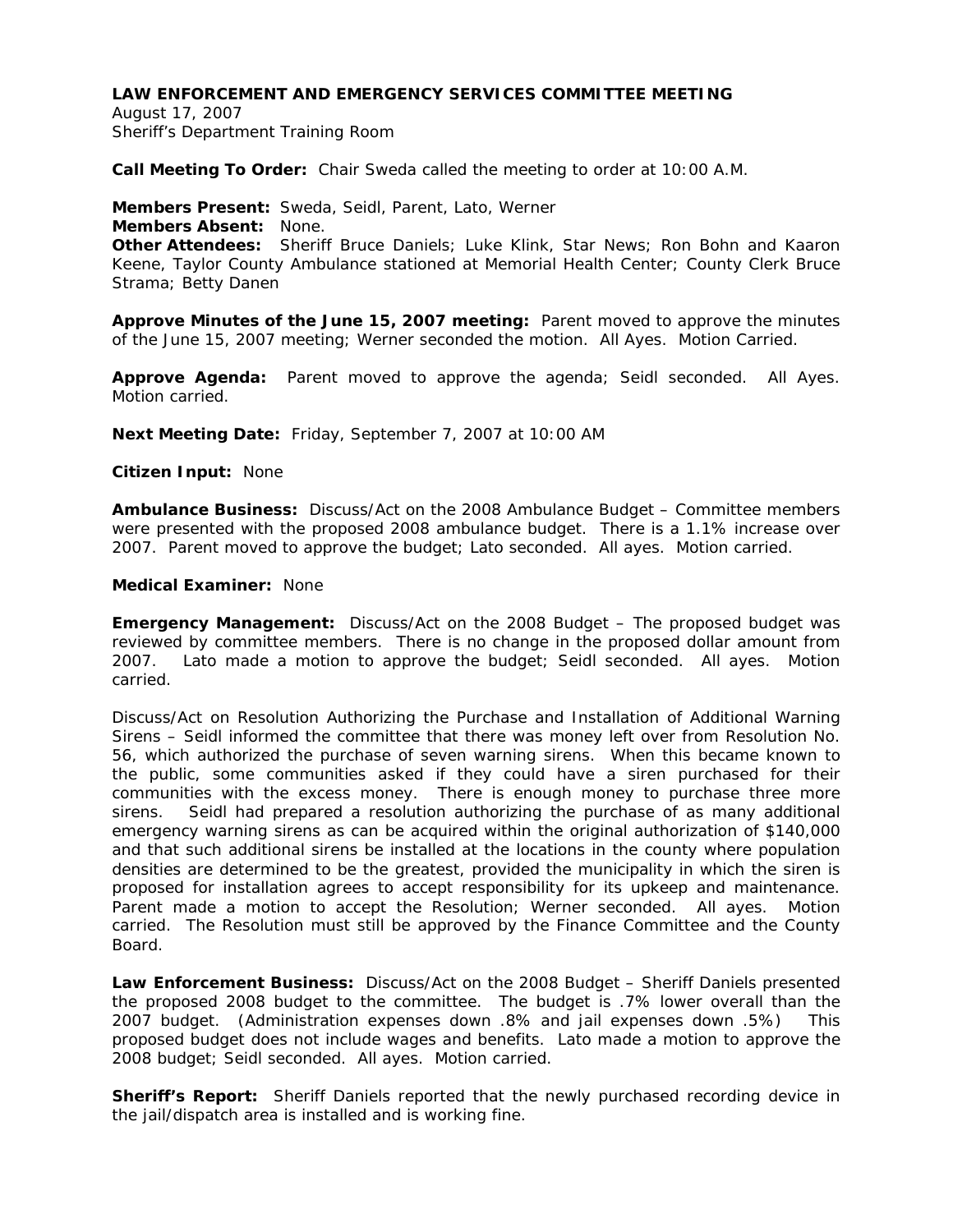**Review and Approve Invoices:** After review, Seidl made a motion to approve the invoices from June and July; Parent seconded. All Ayes. Motion carried.

**Adjournment:** With no further business, Parent made a motion to adjourn; Werner seconded. All Ayes. Motion carried. The meeting was adjourned at 10:26 a.m.

Respectfully Submitted,

Betty Danen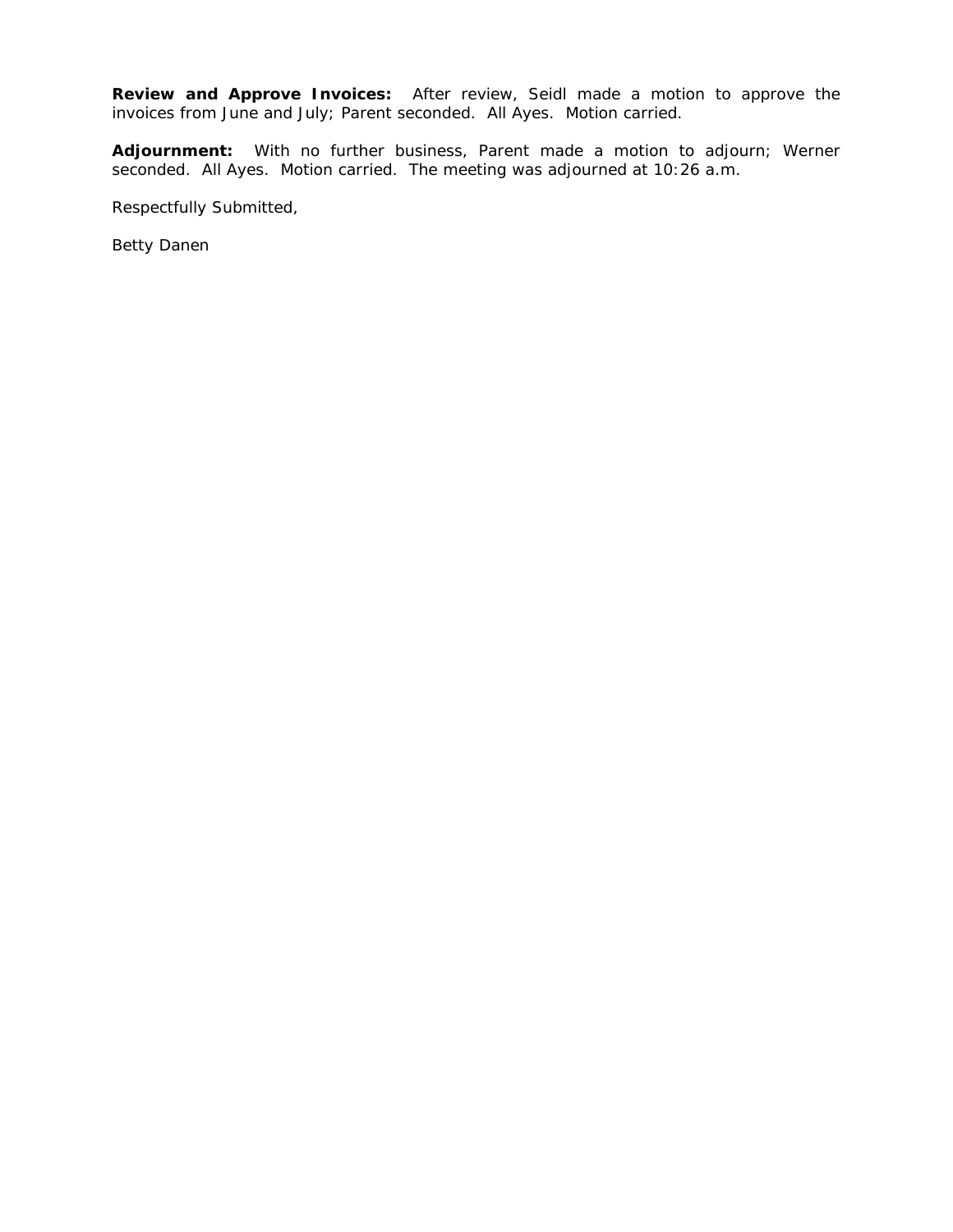# **LAW ENFORCEMENT AND EMERGENCY SERVICES COMMITTEE MEETING**

June 15, 2007 Sheriff's Department Training Room

**Call Meeting To Order:** Chair Sweda called the meeting to order at 10:00 A.M.

**Members Present:** Sweda, Seidl, Parent, Lato, Werner **Members Absent:** None. **Other Attendees:** Sheriff Bruce Daniels; Luke Klink, Star News; Ron Bohn, Taylor County Ambulance stationed at Memorial Health Center; Betty Danen

**Approve Minutes of the May 25, 2007 meeting:** Parent moved to approve the minutes of the May 25, 2007 meeting; Seidl seconded the motion. All Ayes. Motion Carried.

**Approve Agenda:** Lato moved to approve the agenda; Werner seconded. All Ayes.

**Next Meeting Date:** Friday, July 13, 2007

### **Citizen Input:** None

**Ambulance Business:** Discuss/Act on Purchase of New Radio and Cot for Rib Lake Ambulance - Ron Bohn of Taylor County Ambulance stationed at Memorial Health Center presented a request to purchase a radio and a cot for the new Rib Lake ambulance, which will be received in September. The cost of these items is not included in the budget but would be added onto the cost of the ambulance, which is in the budget. The cost of the radio is \$5,382.00 if the manufacturer installs it. This is only an increase of \$45.00 from the last radio purchased two years ago. The cost would be depreciated over seven years. This purchase would not need to be made until September when the ambulance would be received. Bohn would like to purchase the cot, at a cost of \$3,495.00, immediately. This cost has not increased since the last cot purchase. Parent made a motion to approve the purchases; Seidl seconded the motion. All Ayes. Motion carried.

Update on New Price for Rib Lake Ambulance - Bohn updated the committee on the purchase of the new Rib Lake ambulance. It will be a Road Rescue 2006 model. Bohn was able to negotiate \$4,900.00 off of the initial asking price (purchasing a demo model lowered it by \$1,500.00 alone).

### **Medical Examiner:** None

### **Emergency Management:** None

**Law Enforcement Business:** Discuss/Act on Resolution Honoring Retired Officer – Daniels presented and read to the committee a proposed Resolution honoring Jack Kay for his many years of dedicated service to the citizens of Taylor County. Lato made a motion to approve the resolution and send it on to the County Board; Werner seconded. All Ayes. Motion carried.

Discuss/Act on Acquiring Dress Uniforms – Daniels would like the Department to purchase four sets of dress uniforms for occasions such as funerals where the officers are representing the department and county. This would present a much more professional image to the public. The cost of the uniforms has not been received from the supplier at this time. At this time, Daniels is providing this information to the committee as only a report, not a request, and will bring the issue back before the committee after costs are known. Daniels indicated that he does not anticipate requesting additional funds and will make this purchase either out of currently allocated funds or locate an alternate funding source.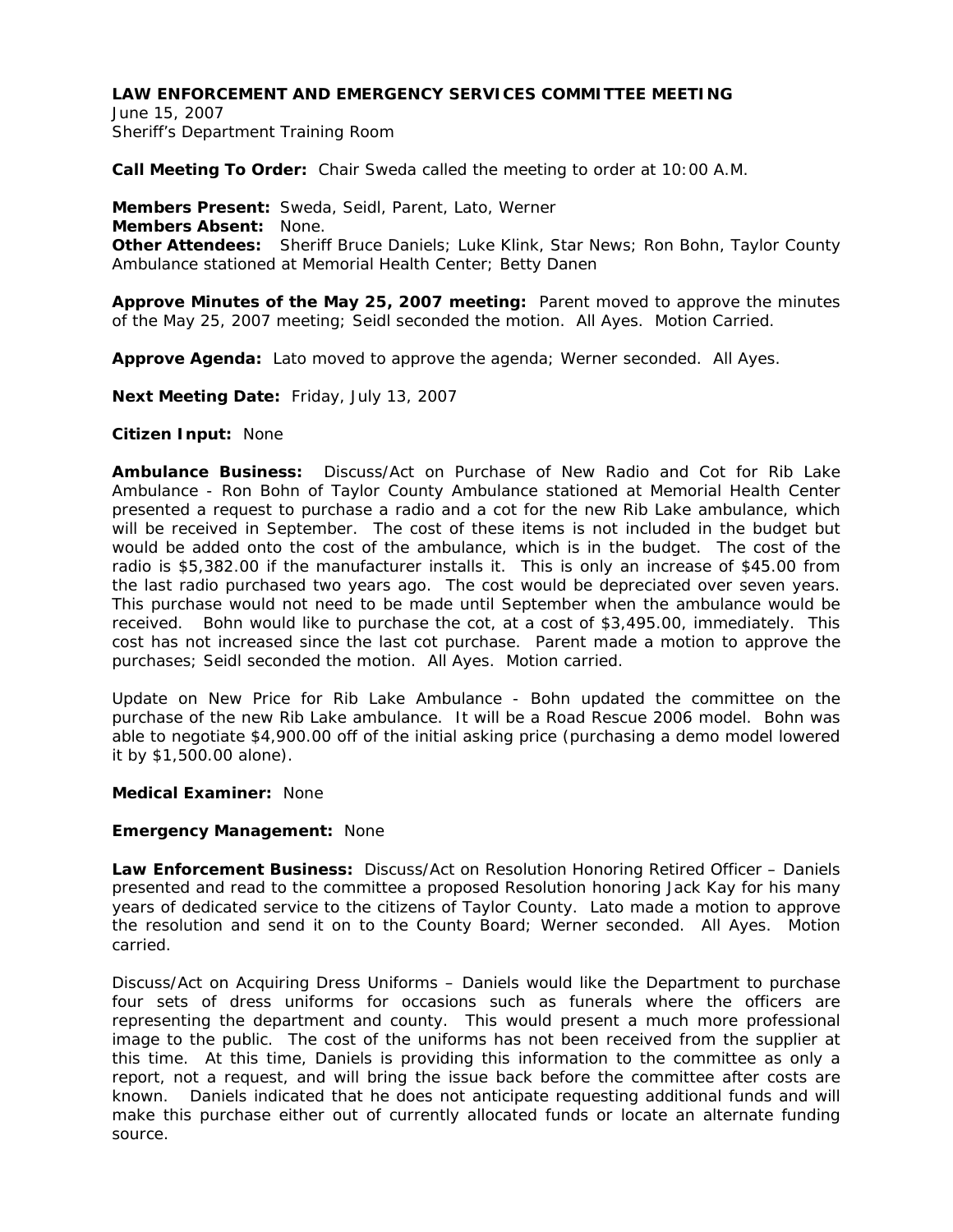Discuss/Act on Resignation from Jail and Beginning Process to Fill Vacancies – There will be two vacancies (one male and one female) soon as Corey Dassow has been hired as a deputy and Holly Draeger will be quitting full-time work as she is going back to school. These positions will need to be filled. Werner made a motion to begin the hiring process to fill these positions; Seidl seconded. All Ayes. Motion carried.

Discuss/Act on Sheriff's Recommendation Related to Jail Kitchen and Commissary Vendor Contracts - Currently, the County contracts with two different vendors – one for the jail meals and another for the commissary. Aramark, who is the vendor for the jail meals, wanted to do both; however, at this time, Daniels does not feel that they are ready to provide commissary services. Daniels distributed a letter from Aramark in which they presented different options for serving Taylor County. Option 3 would provide an incentive in the form of an up-front grant payment to Taylor County to be used at the County's discretion. For a five year contract, the grant amount would be \$50,000.00. Daniels indicated that he would like to use these funds much as the county has done with Power Line funds. He indicated that there are several necessary updates within the Sheriff's Department. He advised that these funds could be deposited and drawn on at his request upon review and approval of the Committee. Daniels requested that the Committee accept Aramark's Option 3, based on Corporation Counsel review and approval, and approve a five year contract with Aramark for the jail meals. Daniels also asked the Committee to extend Swanson's contract for commissary services for another two years. Seidl made a motion to approve a five year contract with Aramark for the jail meals, provided the Corporation Counsel approves of Option 3, and a two year extension on the contract with Swanson for the commissary; Werner seconded the motion. All Ayes. Motion carried.

Discuss/Act on Telephone Recording Device Update – Daniels reported that a new recording device is needed in dispatch. This would be covered by the Computer Hardware and Software Fund. Kim Kasperek has been researching the purchase of a new recording device. Higher Ground has a unit that would cost \$16,990.00 for the recording equipment only. Avox has one that is \$700.00 less expensive but is web-based so the computers would need to be up and running in order for it to work. Daniels requested that the committee approve the purchase of the unit from Higher Ground and also that a caller ID update be included, at a cost of \$2,300.00. Parent made a motion to approve the purchase of MacTech System, with caller ID, for a cost not to exceed \$20,500.00; Werner seconded the motion. All Ayes. Motion carried.

**Sheriff's Report:** Update to Computer Assigned to Detective Schwartz – Schwartz and Bowers are assigned to computer based crime investigations. Detective Schwartz's computer was obsolete, according to Melissa Weinke in Information Services, and she recommended purchase of a new tower. This purchase was completed at a cost of \$796.00. This expense was funded by the Computer Hardware budget.

Summary of 2005-2006 Comparison NCIC Statistics - Daniels had previously dispensed copies of these crime statistics to the committee members. There was no discussion on the statistics.

Daniels mentioned that the Department was required to call in the Marathon County bomb squad on two occasions lately, in a mutual aid request. For one trip, the county was billed \$409.00 for the disposal of 21 practice land mines. The bill was paid by the county but the landowner was subsequently billed and was not pleased with this. The second time, the landowner was told ahead of time that he would need to pay for the cost of the bomb squad and will be billed. Werner mentioned that he thought it appropriate that the landowner was billed.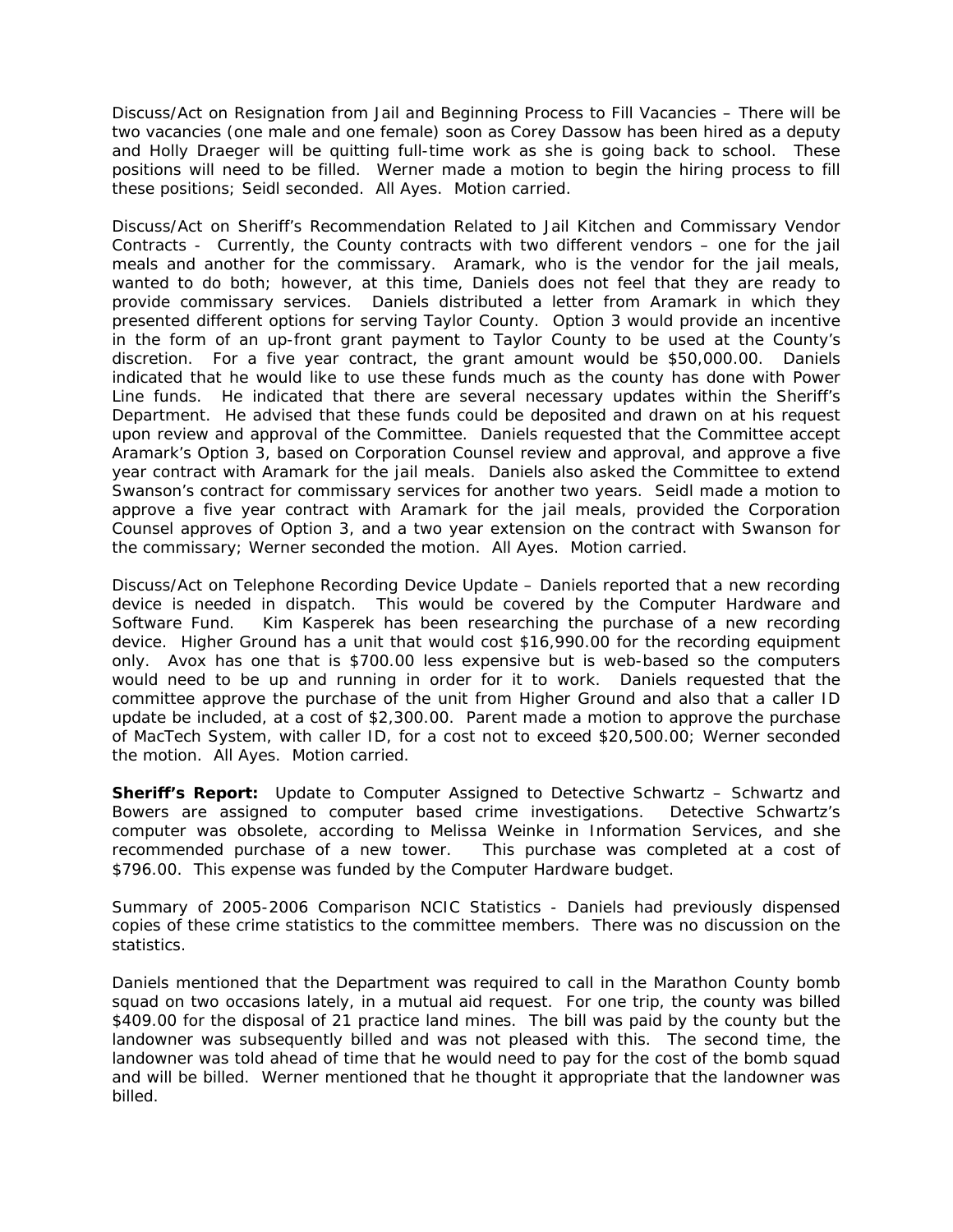Daniels provided an update on the changes to the recording room in the jail. Fencing was purchased at a cost of \$820.00.

Daniels reported that the current inmate population is 70, with 26 being out of county boarders. Revenue so far this year from boarding inmates was \$172,430 at the end of April.

Daniels reported on the budget. As of the end of April, which is 33% of the year, Sheriff's Administration expenses were 28% of the budgeted yearly amount and jail expenses were 34% of the yearly budget. The jail expenses are a bit skewed as medical expenses to HPL in the amount of \$39,000 were paid up front in January for the entire year.

**Review and Approve Invoices:** After review, Seidl made a motion to approve the invoices from May; Werner seconded. All Ayes. Motion carried.

**Adjournment:** With no further business, Lato made a motion to adjourn; Parent seconded. All Ayes. Motion carried. The meeting was adjourned at 10:38 a.m.

Respectfully Submitted,

Betty Danen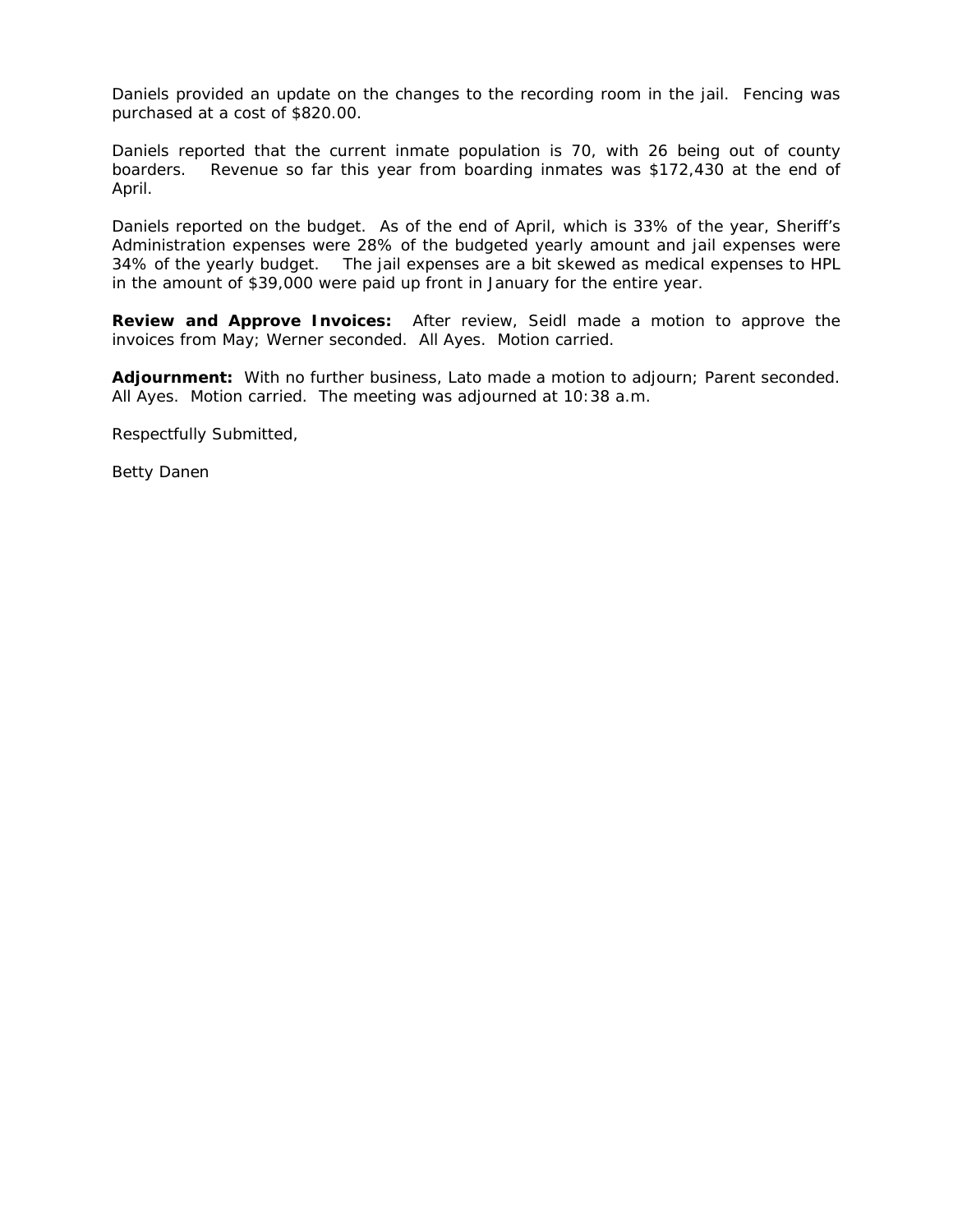# **Taylor County Law Enforcement and Emergency Services Committee Meeting Minutes for May 25, 2007**

**Present:** Chairman Joe Sweda, Jim Seidl, John Werner, and Fred Parent. Others in attendance were Sheriff Bruce Daniels, Sergeant Dave Bender, Marie Koerner, and Betty Danen. Wayne Lato was unable to attend.

This special meeting of the Taylor County Law Enforcement and Emergency Services Committee was called to order by Chairman Sweda at 10:02 A.M. on May 25, 2007 in the Taylor County Sheriff's Department Training Room at the Taylor County Courthouse.

**APPROVE MINUTES;** Seidl made a motion to approve the minutes from the May 11, 2007 meeting. Parent seconded that motion. All in favor; motion carried.

The next regular meeting was scheduled for Friday, June 15, 2007 at 10:00 A.M.

**CITIZEN INPUT**: None

#### **AMBULANCE BUSINESS**: None

**MEDICAL EXAMINER**: None

#### **EMERGENCY MANAGEMENT:**

**LAW ENFORCEMENT BUSINESS:** Discussion was held in regards to two positions becoming vacant in the near future – one through resignation and the other through retirement. Dave Malchow, the court officer, will be retiring in October, 2007. His replacement will need to be trained in the courtroom prior to Malchow actually retiring, which will leave the department one officer short on coverage elsewhere.

There is still one vacancy in the department due to an earlier retirement, leaving three vacancies in all which need to be filled. Sheriff Daniels requested the authority to go ahead and make the employment decisions necessary to fill these three slots. He requested that these slots be filled with the individuals that are being interviewed today, if they are acceptable, even though one of the positions will not actually be vacant until October. There is money in the budget to cover the salary expense.

Werner made a motion to fill all of the vacancies now; Parent seconded the motion. All in favor; motion carried.

**SHERIFF'S REPORT:** Sheriff Daniels introduced Sergeant Dave Bender to the members of the committee. Sergeant Bender was recently hired to fill the sergeant position. Sergeant Bender was hired in October, 2004. He will be relocating to the Medford area soon.

Sheriff Daniels gave an update on the necessary changes to the recording room in the jail. Sergeant Kasperek has been researching this project. It is believed that the segregation of this room will be able to be accomplished for under \$1,000.00. A mesh cage will be constructed, which will not interfere with fire sprinklers. The money for this project is in the jail budget.

Sheriff Daniels asked the committee if they had any objections to the Law Enforcement and Emergency Services Committee meetings being held in the Sheriff's Department training room in the future. Werner stated that he had no objections as long as the meetings would be open to the public. Daniels stated that they would be open to the public. There were no objections to moving future meetings to the training room.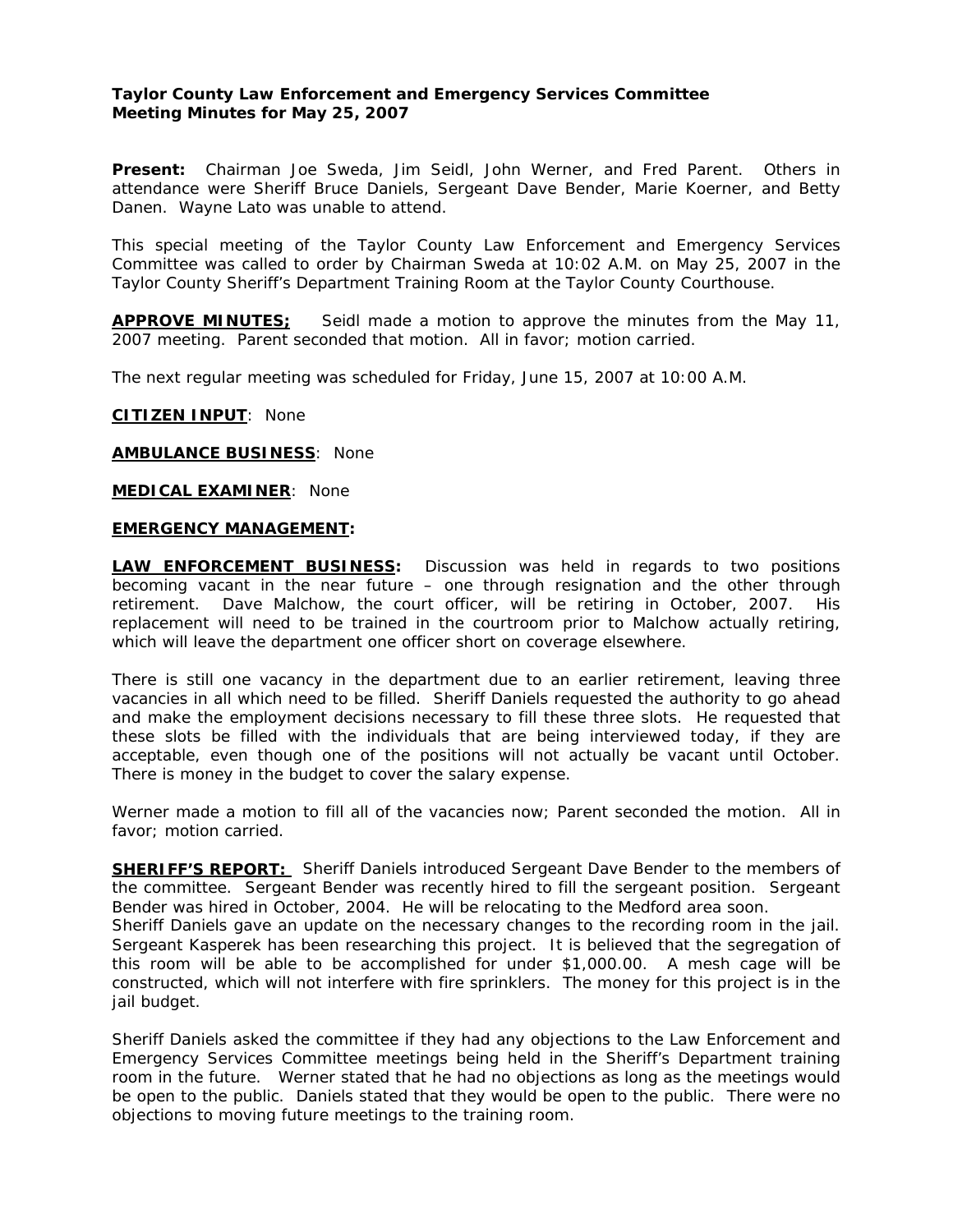Parent brought up a concern regarding the call-in and response system currently in place for the jailer dispatchers. He would like them to work a whole shift or not at all when called in. Sheriff Daniels and Marie Koerner stated that the policy on this has been changed and that the employee will now need to accept what is offered or not work at all.

# **REVIEW AND APPROVE INVOICES:** None.

**CLOSED SESSION:** Motion by Parent and Second by Seidl at 10:11 A.M. to go into closed session pursuant to Wis. Stat. 19.85(1)(c) for approximately two hours for the purpose of conducting oral interviews of applicants for the Deputy Sheriff positions. Roll call vote: Werner – Aye; Parent – Aye; Seidl – Aye; Sweda – Aye.

At 11:35 A.M. motion by Seidl and Second by Parent to return to open session pursuant to Wis. Stat. 19.83. Roll call vote: Seidl – Aye; Werner – Aye; Parent – Aye; Sweda – Aye.

Motion by Werner to certify list of applicants; Second by Seidl. All in favor; motion carried.

Motion by Seidl and Second by Parent to adjourn. All in favor; motion carried. The meeting was adjourned at approximately 11:35 A.M.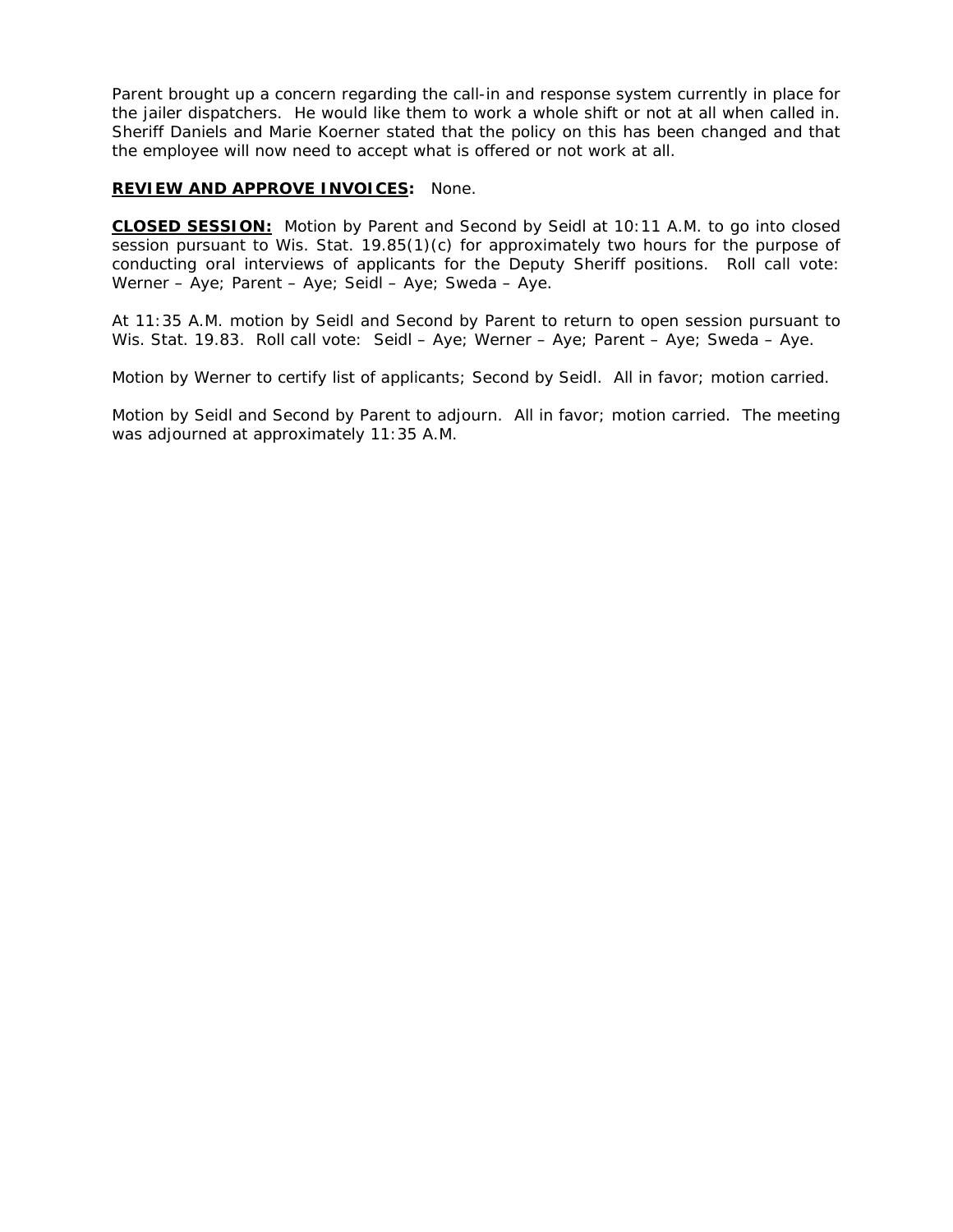# **Taylor County Law Enforcement and Emergency Services Committee Meeting Minutes for May 11, 2007**

**Present:** Chairman Joe Sweda, Fred Parent, Jim Seidl and John Werner. Others in attendance were Bruce Daniels, Bill Breneman, and Ron Bohn. Supervisor Lato was unable to attend.

**Visitors:** Paul McDonough from Road Rescue Emergency Vehicles, Duncan Kasukonis from American Signal Corporation, Tom Hynes from Northway Communications and Tom Cypert from ATI Systems.

**Press:** Luke Klink from the Star News.

The regular meeting of the Taylor County Law Enforcement and Emergency Services Committee was called to order at 10:00 A.M. on May 11, 2007 in the Taylor County Board Room at the Taylor County Courthouse.

**APPROVE MINUTES:** Motion by Parent and Second by Seidl to approve the April 11, 2007 Law Enforcement Services and Emergency Services Committee as submitted. All in favor: motion carried.

The next meeting is scheduled for May 25, 2007 at which time oral interviews will be conducted for Deputy Sheriff.

### **CITIZEN INPUT:** None

**AMBULANCE BUSINESS:** Ron Bohn advised that the Ambulance Service had received only one bid for the replacement ambulance. He advised that this is primarily due to the fact that the chassis for this type of vehicle is not available or being constructed right now. The bid from Road Rescue out of St. Paul, Minnesota was opened at the meeting. The committee inquired as to whether the money was available for this purchase. Bohn indicated the money is available through the Ambulance Replacement Fund.

Right now the plan is to take the Medford Ambulance  $#3$  out of service and dispose of it through auction. This is a 1994 model. The current Rib Lake ambulance, a 1996, will be transferred to Medford and the Rib Lake station will get the new unit.

Motion by Parent and Second by Werner to accept the bid from Road Rescue Emergency Vehicles in the amount of \$120,568. All in favor; motion carried.

**EMERGENCY MANAGEMENT:** Bill Breneman briefed the Committee on the four bids received from interested vendors for the weather siren updates. He also prepared and disseminated a bid summary report articulating the bids, amounts and whether or not the bids matched the specifications advertised by the County. A copy of the bid summary is available through the Sheriff's Department Data Records Manager.

Four venders offered a bid in the following amounts:

1) Acoustic Technology, Inc. (ATI) \$82,629 including two way communication and \$70,356 without.

2) Air Communications \$106,494 only has one way communication available.

3) American Signal \$97,070.92 including two way communication and \$90,252.53 without.

4) Federal Warning Systems \$100,725 including two way communication and \$92,220 without.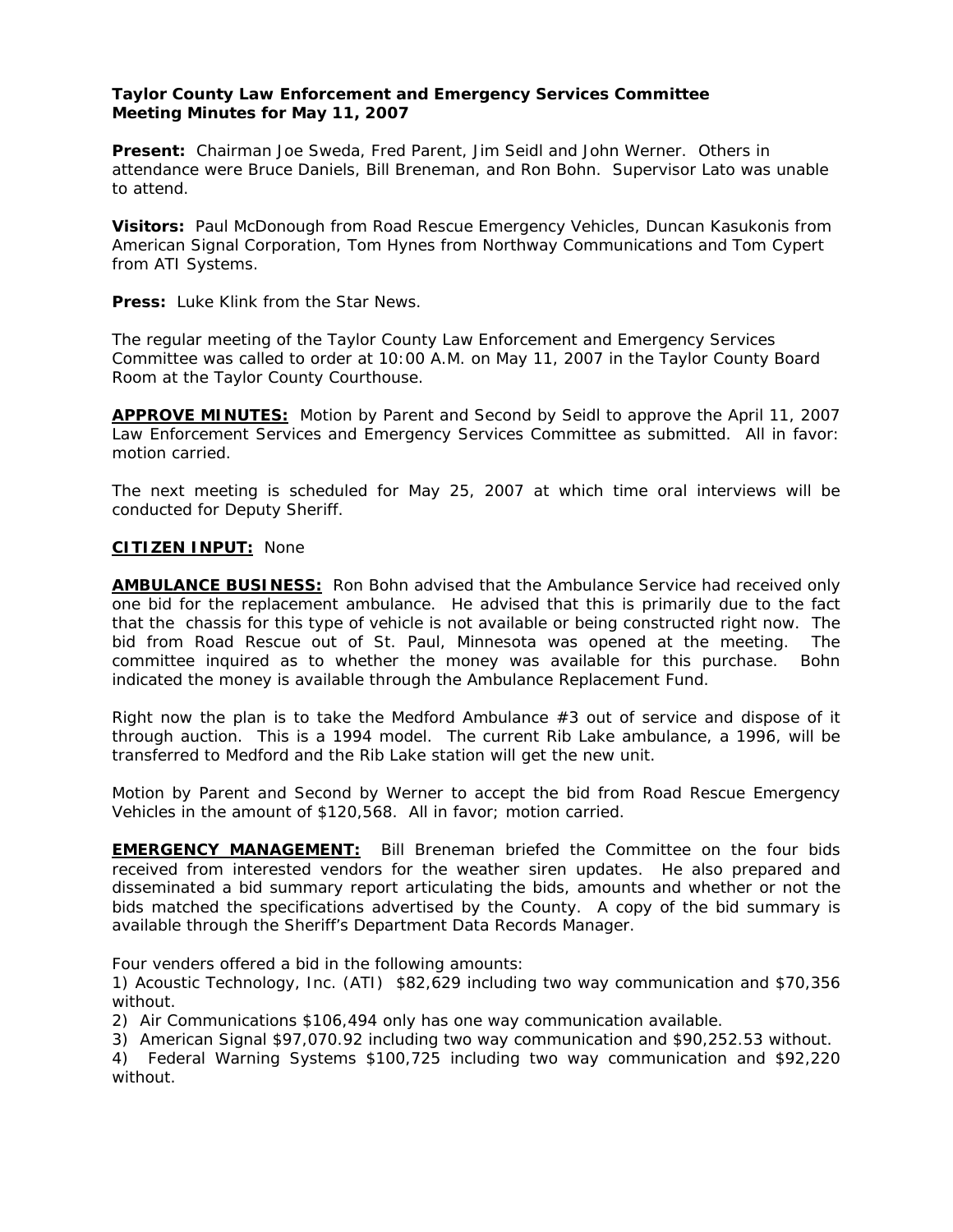After Breneman completed his briefing, Supervisor Seidl asked the vendors that were present if they felt that the bids they had submitted had been accurately presented. All vendors present indicated there were no changes.

Also discussed was the fact that some of the Villages would like to move the new siren to something other than the current location. Breneman advised that some had indicated an interest in mounting this equipment to a building or other structure also but that it is necessary for the equipment to be mounted to the pole to increase the functionality of the two way system.

The committee was advised that most of the bids indicated an approximate time frame of 4- 6 weeks once the order was placed. This is important as the Gilman siren is currently out of service.

There was significant discussion related to re-locating the old sirens to a different area in the County. Daniels indicated that he was concerned and was hopeful the Committee would move with caution in this area. Although he is supportive of notifying as many citizens as possible in an emergency, Daniels also indicated that he was concerned with putting the dispatchers in a situation where we are adding steps to the process of activating emergency systems. The representative from ATI indicated that the old sirens can be added to the console of the equipment specified in his bid but that the County needed to understand that the old sirens would not have two way communication with the dispatch center.

Jim Seidl asked the ATI representative how many sirens they have out in Wisconsin. The representative indicated that they did provide a list of references with their bid. He indicated they had just finished a new install in Eagle River and that they do a lot of work with the military.

There was significant discussion related to the two consoles in dispatch and whether or not the system could be activated from either. The representative from ATI indicated that the bid submitted was a stand alone system but that it could be interfaced with the current console configuration with some minimal expense.

Jim Seidl made a motion to accept the bid submitted by ATI as presented but with the stipulation that Taylor County reserves the right to negotiate further for any other items deemed necessary by the County. The motion was seconded by Mr. Werner. A roll call vote was taken: Seidl-Aye,

Parent-Aye, Werner-Aye and Sweda-Aye. Majority in favor; motion carried.

### **LAW ENFORCEMENT BUSINESS:** None

**SHERIFF'S REPORT:** Daniels advised that it has recently come to his attention that the Medford Fire Department will be required to update their paging system and that as a result the Taylor County Dispatch Center will need a \$300 update. He advised the money is in the budget for this communications center upgrade.

Daniels reported that there is no further information to pass along at this time related to the three person fatality crash that happened on May  $4<sup>th</sup>$  but did indicate that the Wisconsin State Patrol did provide a reconstruction team who is assisting with the investigation.

Daniels advised the committee that Rebecca Wilson, sister to Brian Wilson, provided instruction on dealing with identification of human remains to 45 officers from 17 different agencies this past week. The training was very well received and appreciated by the students.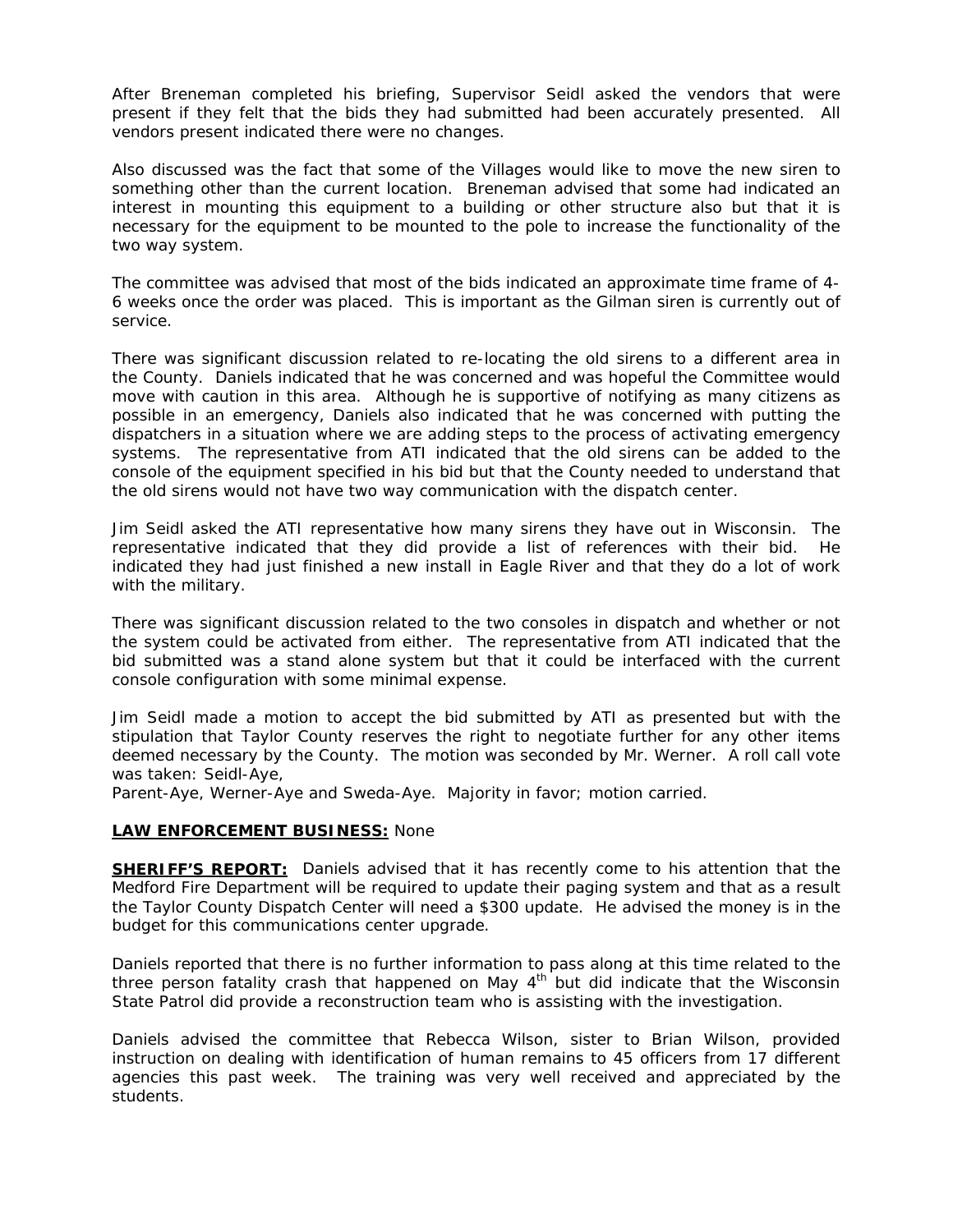The interviews for Sergeant with the Sheriff's Department will be held on May 16<sup>th</sup>. Human Resource Manager Koerner will be sitting in along with a Sergeant from the State Patrol, a Chief of Police and a Chief Deputy.

Daniels also informed the committee that he and Breneman will be attending an incident command school in Alabama in the later part of June. This program including travel to Atlanta, GA, is paid for by the Federal Government.

**REVIEW AND APPROVE INVOICES:** Motion by Parent; second by Seidl to approve the invoices submitted for approval. All in favor; motion carried.

Motion by Parent; second by Seidl to adjourn. All in favor; motion carried. The meeting was adjourned at 10:55 A.M.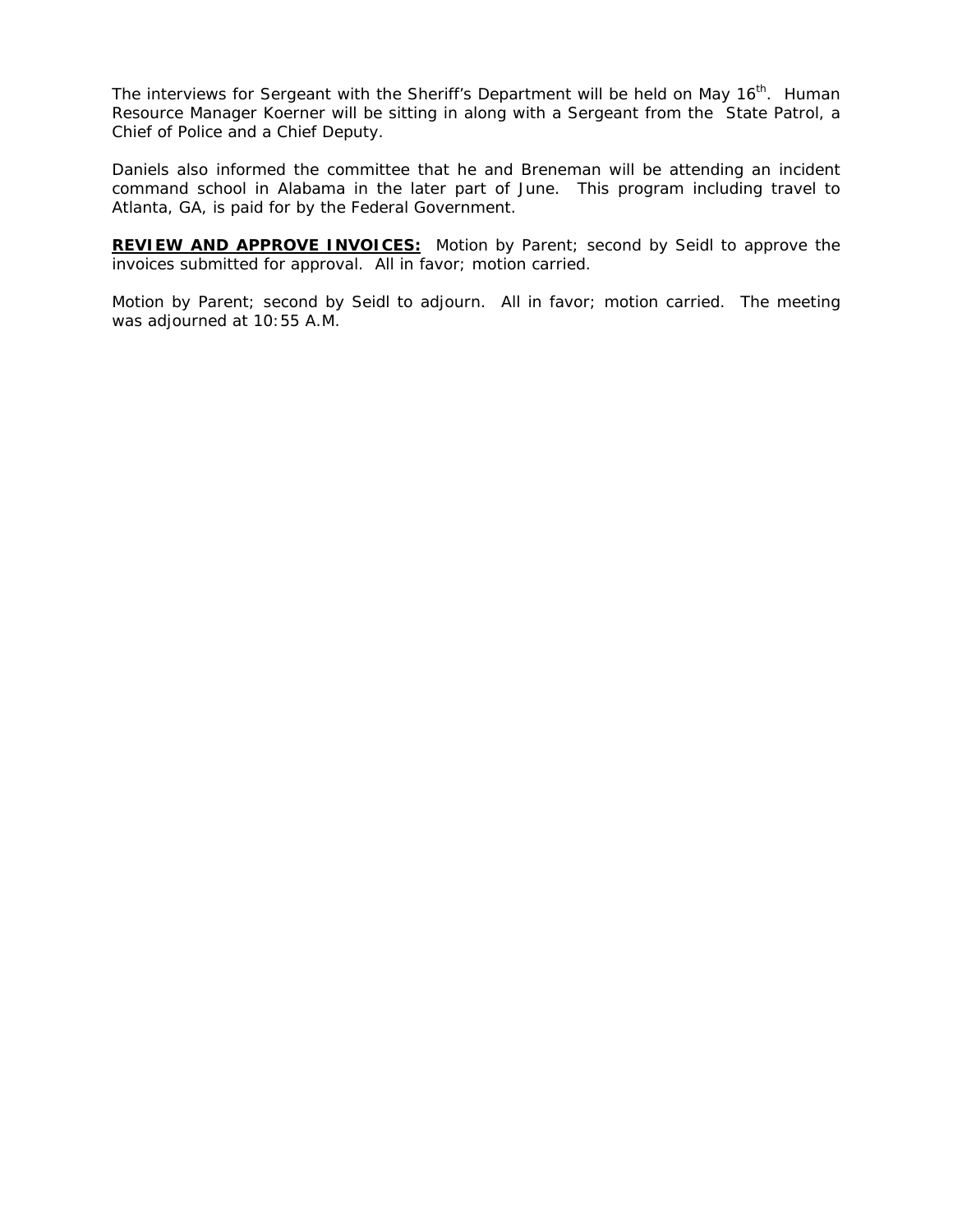# **Taylor County Law Enforcement and Emergency Services Committee Meeting Minutes for April 11, 2007**

**Present:** Chairman Joe Sweda, Wayne Lato, Jim Seidl, John Werner, and Fred Parent. Others in attendance were Sheriff Bruce Daniels, County Board Chairman Jim Metz, and Betty Danen.

**Visitors:** Lester Lewis, District 13 Supervisor; Mike Frey from the Medford Electric Utility; and Don Prince from Air Communications.

**Press:** Luke Klink of the Star News,

The regular meeting of the Taylor County Law Enforcement and Emergency Services Committee was called to order by Chairman Sweda at 10:01 A.M. on April 11, 2007 in the Taylor County Boardroom at the Taylor County Courthouse.

**APPROVE MINUTES;** Seidl requested that the minutes be amended to indicate that the committee was approving the purchase of seven weather alert sirens instead of eleven as was indicated in the minutes. Motion by Lato, second by Werner to approve the amended minutes from the March 23, 2007 regular meeting. All in favor; motion carried.

The next regular meeting was scheduled for Friday, May 11, 2007 at 10:00 A.M.

**CITIZEN INPUT**: None

**AMBULANCE BUSINESS**: None

**MEDICAL EXAMINER**: None

#### **EMERGENCY MANAGEMENT:**

**Discuss/act on status of Emergency Government position:** Daniels advised that he had received word from Taylor County Corporation Counsel that the Office of Special Counsel has changed its position related to the appointment of a Sheriff's Department employee to Emergency Management due to the fact that the current appointment is time removed from when the position became vacant and the fact that there had been a competitive process for the position. Daniels reported that Bill Breneman and two other Deputy Sheriffs expressed interest in the position. Daniels indicated that he felt that Bill Breneman was the most qualified and prepared to provide Taylor County services through this office and requested that the Committee confirm his appointment to the position. Motion by Seidl and Second by Werner to confirm Bill Breneman's appointment to Emergency Management. All in favor; motion carried.

**Discuss/Act on Replacement of Weather Alert Sirens:** Seidl reported that since the proposed siren purchase would exceed \$25,000 it would be necessary to solicit quotations and publish a Class I notice in the paper that bids were being solicited.

The county will be purchasing seven sirens; however, one will be for the city for which they are not required to solicit bids. The county's bid request will specify six sirens, but if the city specifications are the same as the county their siren will be included in the purchase in an attempt to secure better prices.

Mike Frey, Medford Electric Utility, was present and reported that the city presently has five sirens and they propose replacing three smaller ones with two larger, one of which will be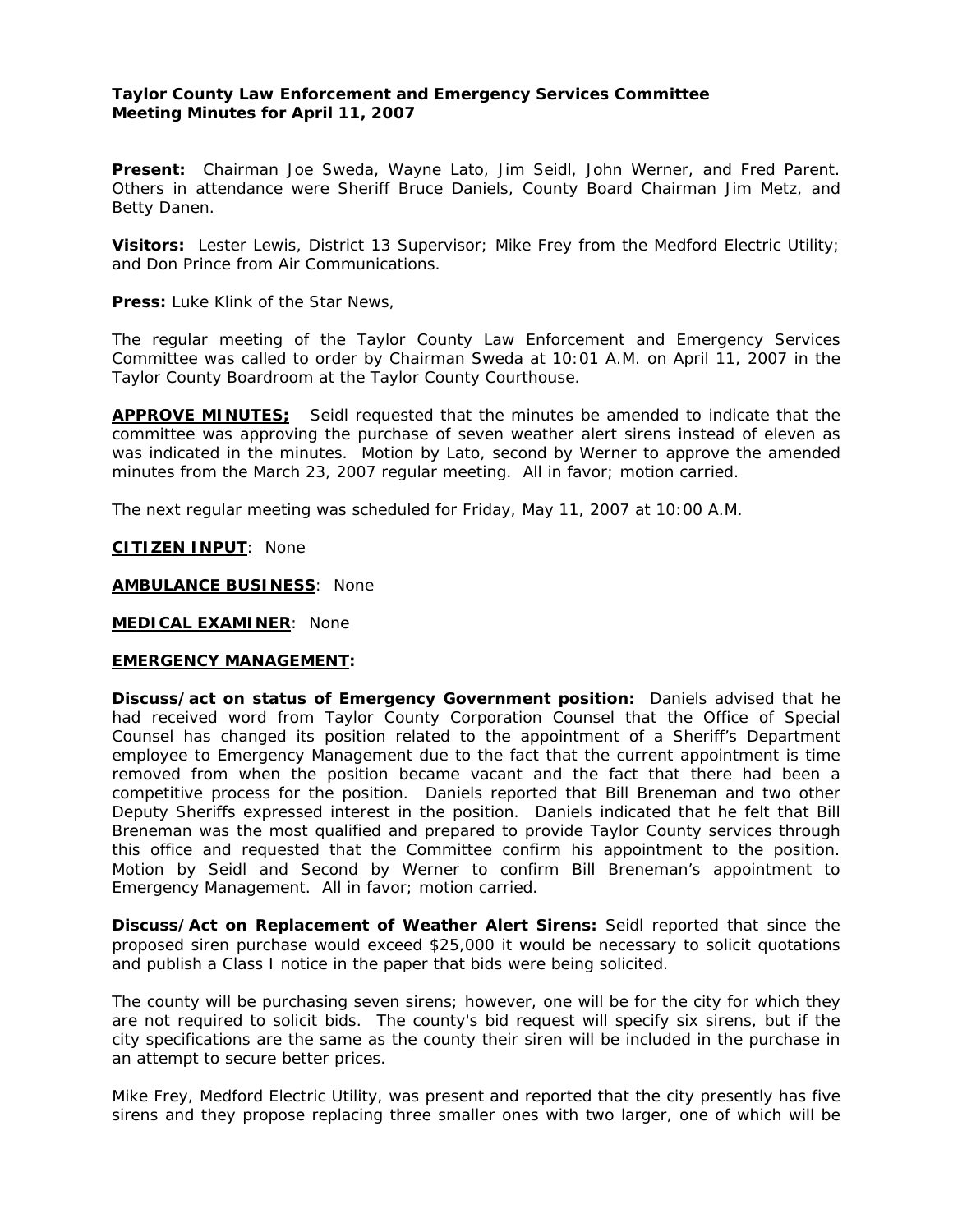purchased by the city and the second by the county, at a cost not to exceed \$20,000, which limit applies to all sirens being purchased.

Seidl had developed a list of proposed specifications that he presented to the committee for their approval, or other recommendation. The list included:

- ¾ Siren type to be electro/mechanical rotating with beam spread of 60 degrees, 360-degree coverage, and rotation speed not less than 3RPM.
- ¾ Siren to be rated at a minimum of 128 dB at 100 feet.
- $\triangleright$  Signals shall be three distinct types to include steady and one speed wail as a minimum.
- $\triangleright$  Siren control to be AC powered at base station, DC powered at remote site, programmable, both one-way and two-way communication to be quoted so price difference can be determined.
- $\triangleright$  Power to be 48VDC primary with 120VAC backup for battery charging.
- ¾ Batteries to be specified by type, number, size and rating.
- ¾ Battery cabinet to be metal and to be specified whether with heating unit or not.
- $\triangleright$  Mounting hardware to be included in quotation with description.
- $\triangleright$  Mounting pole requirements are to be described as to type and height, whether included in bid or not with deduct specified if municipality provides pole.
- ¾ Maintenance requirements are to be described.
- $\triangleright$  Maintenance Agreement: To be specified whether one is available with a description of service to be provided and cost per unit/year.
- ¾ Total cost per unit and total cost for six or seven units.

Seidl reported that he had corresponded with each of the municipalities scheduled to receive a new siren in an attempt to gain their reactions to the proposal but had received responses from only three at this time. Lublin and Rib Lake will need a new pole. Jump River will provide a pole.

A discussion centered around several issues; one being whether an outside maintenance agreement should be purchased and the second was a recommendation by Sheriff Daniels that two-way communication units be purchased because it offers the opportunity for central dispatch to monitor whether sirens are working properly at the time they are tested without the dispatcher having to call separately to each municipality to determine this information.

Don Prince, Air Communications, offered some advice on the request for quotations. He indicated that it should be noted as to whether a bucket truck would be available in the municipality to hoist the 300-400# siren units to the top of the mounting poles. A considerable savings could be realized if a truck were available locally because leasing by the installer would be quite costly. It is believed that only the city of Medford and village of Lublin have bucket trucks available.

Seidl noted that he had assumed the responsibility of the siren project although it was beyond his authority as chairman of the LEPC, but had done so because there has been no Emergency Management director assigned. The project will now be turned over to the newly appointed Emergency Management director.

Following discussion, Lato moved to approve the specifications and proceed with the bidding process. This motion was seconded by Parent and carried unanimously.

### **LAW ENFORCEMENT BUSINESS:** None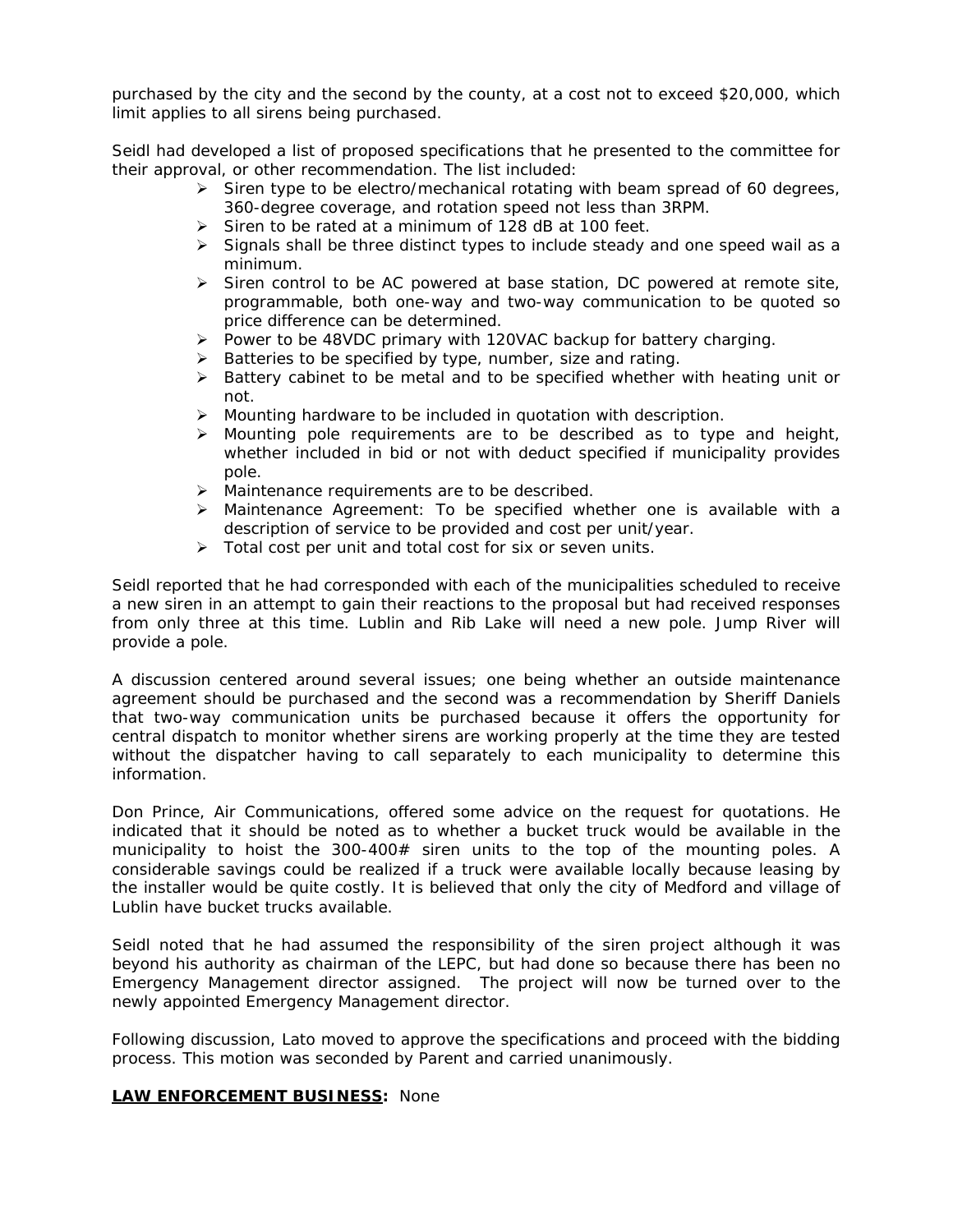**SHERIFF'S REPORT:** Sheriff Daniels stated that County Ordinance requires that the filling of the Emergency Management position be confirmed by the Board. It was agreed that the position was to be filled by appointment by the Sheriff and that Board approval had already been granted.

Daniels reported on the status of filling the vacant Sergeant position. A written test will be given to applicants during the week of April 23 $^{rd}$ . There is no clear language in the Code regarding the filling of this position. It was agreed that it could be filled in-house and Daniels will report the results to the committee. Daniels was instructed to proceed with the hiring process.

**REVIEW AND APPROVE INVOICES:** Motion by Seidl; second by Parent to approve the invoices submitted for approval. All in favor; motion carried.

Motion by Parent and Second by Werner to adjourn. All in favor; motion carried. The meeting was adjourned at 10:30 A.M.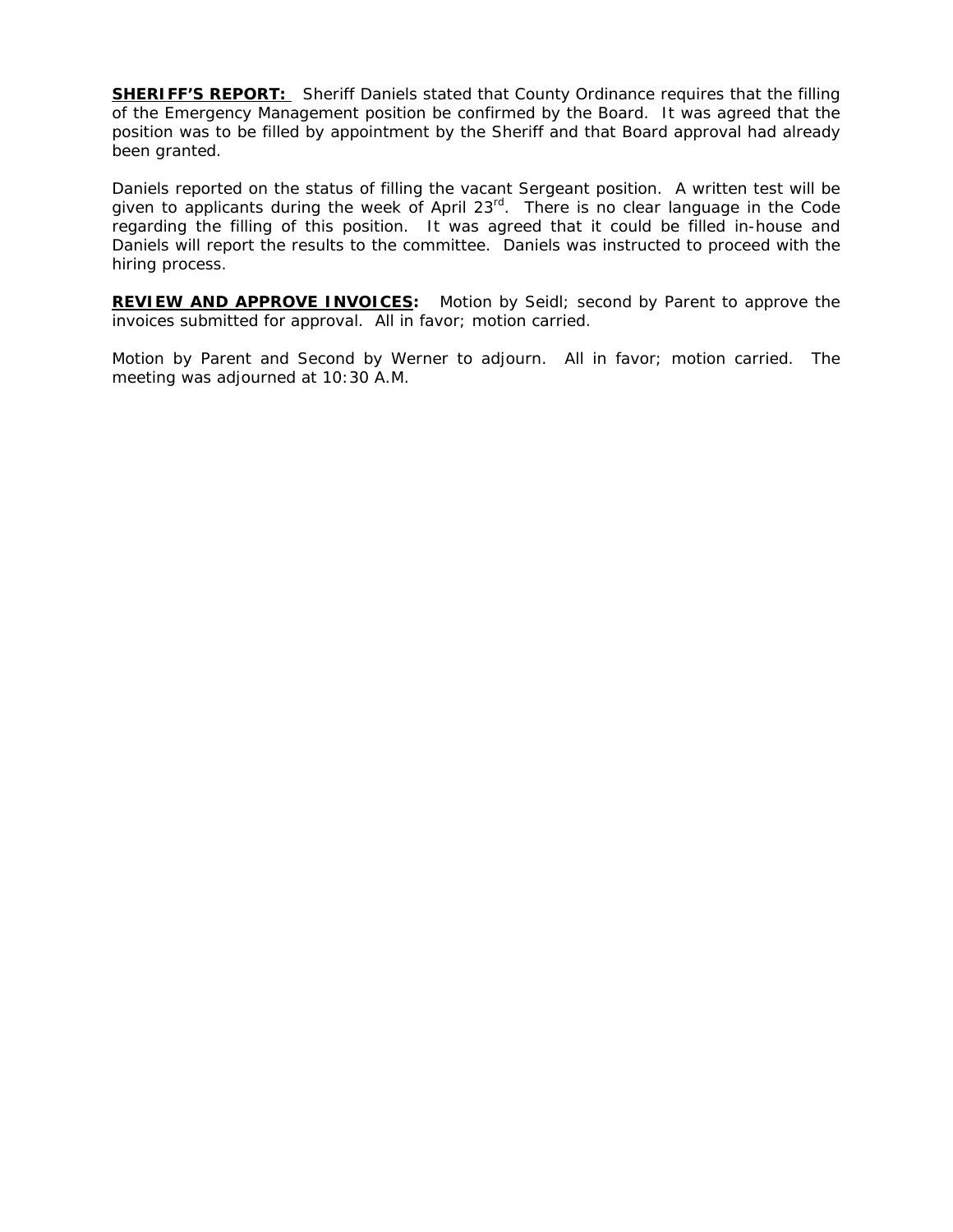## **Taylor County Law Enforcement and Emergency Services Committee Meeting Minutes for March 23, 2007**

**Present:** Chairman Joe Sweda, Jim Seidl, John Werner, Fred Parent, Sheriff Bruce Daniels, Bruce Strama, and Kaaron Keene and Ron Bohn of Memorial Health Center. Wayne Lato was unable to attend.

**Visitors:** Dan Gossman and Matthew Sommerfeldt of Federal Warning Systems, Inc., Rochester, Minnesota.

**Press:** Luke Klink of the Star News, and Paula Liske from WIGM.

The regular meeting of the Taylor County Law Enforcement and Emergency Services Committee was called to order by Chairman Sweda at 10:02 A.M. on March 23, 2007 in the Taylor County Boardroom at the Taylor County Courthouse.

Motion by Seidl, second by Werner to approve the minutes from the February 26, 2007 regular meeting. All in favor; motion carried.

The next regular meeting was scheduled for Wednesday, April 11, 2007 at 10:00 A.M.

## **CITIZEN INPUT**: None

## **AMBULANCE BUSINESS**:

**Discuss/Act on replacement bids for Rib Lake ambulance**: Ron Bohn requested permission to start the bidding process by placing an ad in newspapers for a two week period of time. He should receive the bids in time for the regular May meeting. This will give him time to have the vendors bring in ambulances for him to look at. This expense is not in the budget; however, Larry Brandl will be able to shift funds in order to make the money available. Fred Parent made a motion to publish bids in the newspapers; John Werner seconded the motion. All in favor; motion carried.

**Discuss/act on replacement of defibrillator pads**: These units are used by Sheriff's Department personnel, having been placed in squad cars and in the jail. The defibrillator pads expire every two years and cost \$50.00 per set to replace. It is necessary to replace twelve (12) sets per year. In the past, Ron Bohn has ordered them and then the Sheriff's Department reimbursed the hospital. Ron Bohn is proposing that the hospital monitor when the pads are in need of replacement, purchase them, and run the cost through the county's ambulance budget. Werner made a motion to do as Bohn suggests; Jim Seidl seconded the motion. All in favor; motion carried.

D**iscuss/act on expenditure of Fund Assistance Program funds**: The Fund Assistance Program is State revenue that is provided for ambulance service. The amount received is based on a formula (area covered, number of ambulance calls per year, etc.). There is currently \$18,600.00 in the account. Ron Bohn would like to use this money for capital equipment purchases. He would like to purchase:

Three (3) Evac-U-Splint mattresses at \$592.49 each for a total of \$1,777.47. These are mattresses that fill with air and form around the body when a person is placed upon it. Fractures are held tight, which would be especially helpful with geriatric hip fractures and cervical and spinal fractures. He would like to have one of these in Rib Lake, Gilman, and Medford. Medford does have one now; he would like another one as a back-up;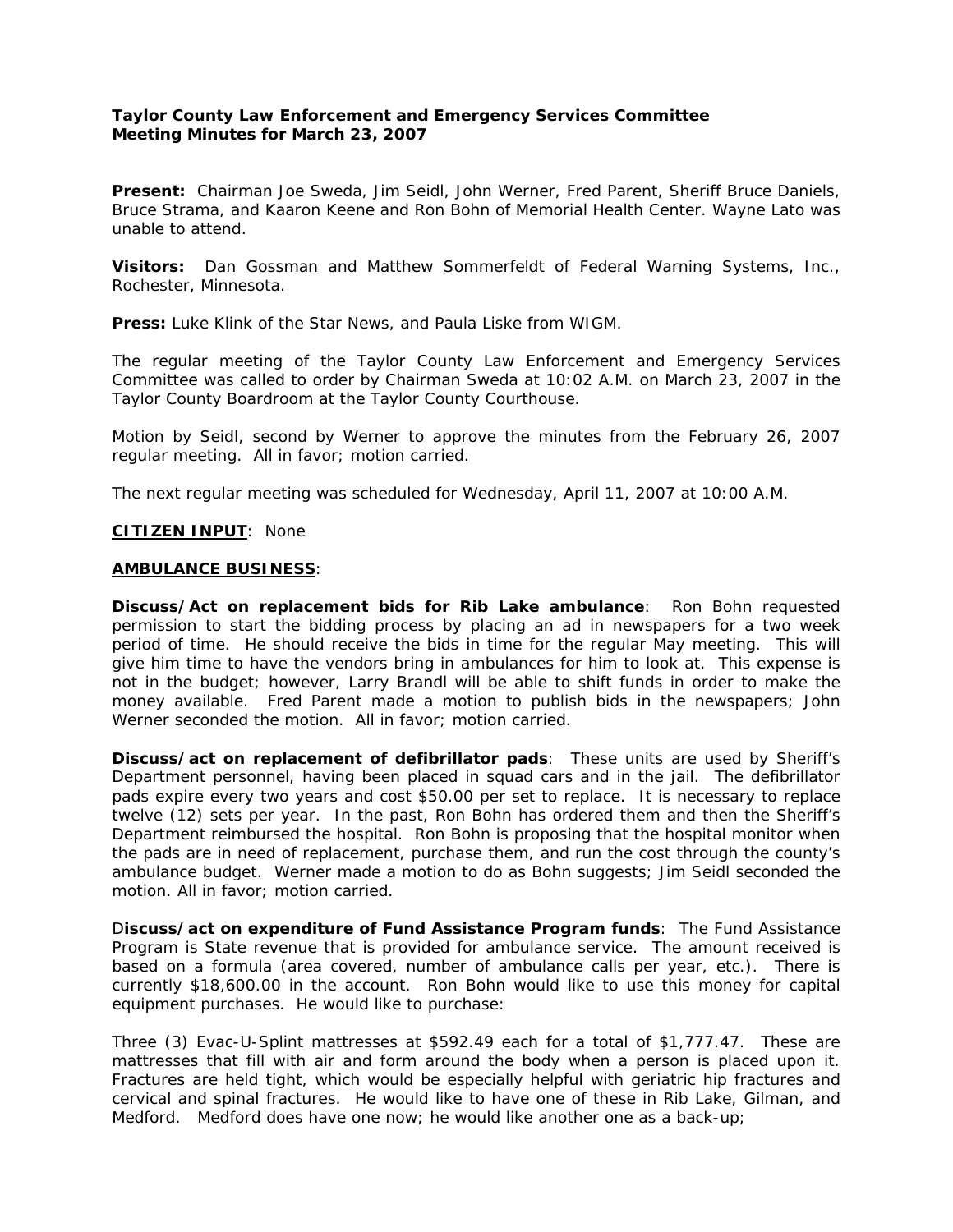One (1) Sager Traction Splint for \$238.25. The hospital did have one of these but it was used on a patient that was sent to another hospital and it wasn't returned. They have taken measures to ensure that this does not happen again. The device will be engraved and tagged;

And three (3) EZ-Glide stair chair w/ track for \$2,600.00 each for a total of \$7,800.00. They have a twenty-year-old EZ-Glide stair chair that does not have the track, which necessitates lifting the device up stairs. The EZ-Glide with the track would eliminate this and would also prevent further distress to someone with a back injury.

Jim Seidl made a motion to approve the purchase of the above mentioned equipment; Fred Parent seconded. All in favor; motion carried.

#### **MEDICAL EXAMINER**: None

#### **EMERGENCY MANAGEMENT:**

**Discuss/act on status of Emergency Government:** This position is now vacant. William Breneman, who previously served in this assignment, is not eligible, based on direction from the Office of Special Counsel, due to complications with the Hatch Act. Taylor County could be subject to sanctions if Breneman were posted back to this position. Seidl made a motion to post the position according to union protocol; Parent seconded the motion. All in favor; motion passed.

**Discuss/act on replacement of weather alert sirens:** The warning sirens in the county are 30-50 years old. This issue had been brought up at a previous meeting, at which time Seidl was requested to draft a resolution to be presented to the county board, which he presented to the LEES committee this date. The resolution states that the county will pay for replacement of up to eleven (11) sirens throughout the county (five in Medford, and one each in Lublin, Stetsonville, Westboro, Rib Lake, Gilman, and Jump River). Environmental Impact Funds will be used to pay for new sirens. The county, not the individual cities/villages/towns will decide which sirens to buy as the county is paying for them. Seidl made a motion to approve the resolution; Werner seconded. All in favor; motion carried.

Dan Gossman and Matthew Sommerfeldt from Federal Warning Systems, Inc, Rochester, Minnesota, were present at the meeting. Gossman is the sales manager; Sommerfeldt is a service technician and would perform routine maintenance on the sirens. Gossman presented information on different types of sirens available. He recommended at least 128 decibels (preferably 130). He stated that most of their sales are for AC/DC sirens (with a battery backup). The batteries would last three to four years and cost \$85.00 each to replace. Sirens are either one-way or two-way. With the two-way sirens, the sirens would be connected to a computer in the Taylor County Sheriff's Department dispatch (software would need to be purchased) and then dispatch would know if each siren went off, if their batteries are low, etc. The two-way is wide and narrow band. The two-way sirens cost about \$900.00-\$1,000.00 more per siren than the one-way. An AC siren could be placed next to a fire hall, well or somewhere else where there is a back-up generator so that they will still work when the power is out. Gossman recommended that the county not skimp on coverage as a smaller siren cannot be heard that far when it is raining and windy. It would take about 30 days from the time of ordering for receipt of the sirens. Coordination would need to be done with the local electric utilities for installation.

It was decided that the committee would have a special meeting to decide how many (possibly seven) and what type of sirens are needed and then it will be put out for bids.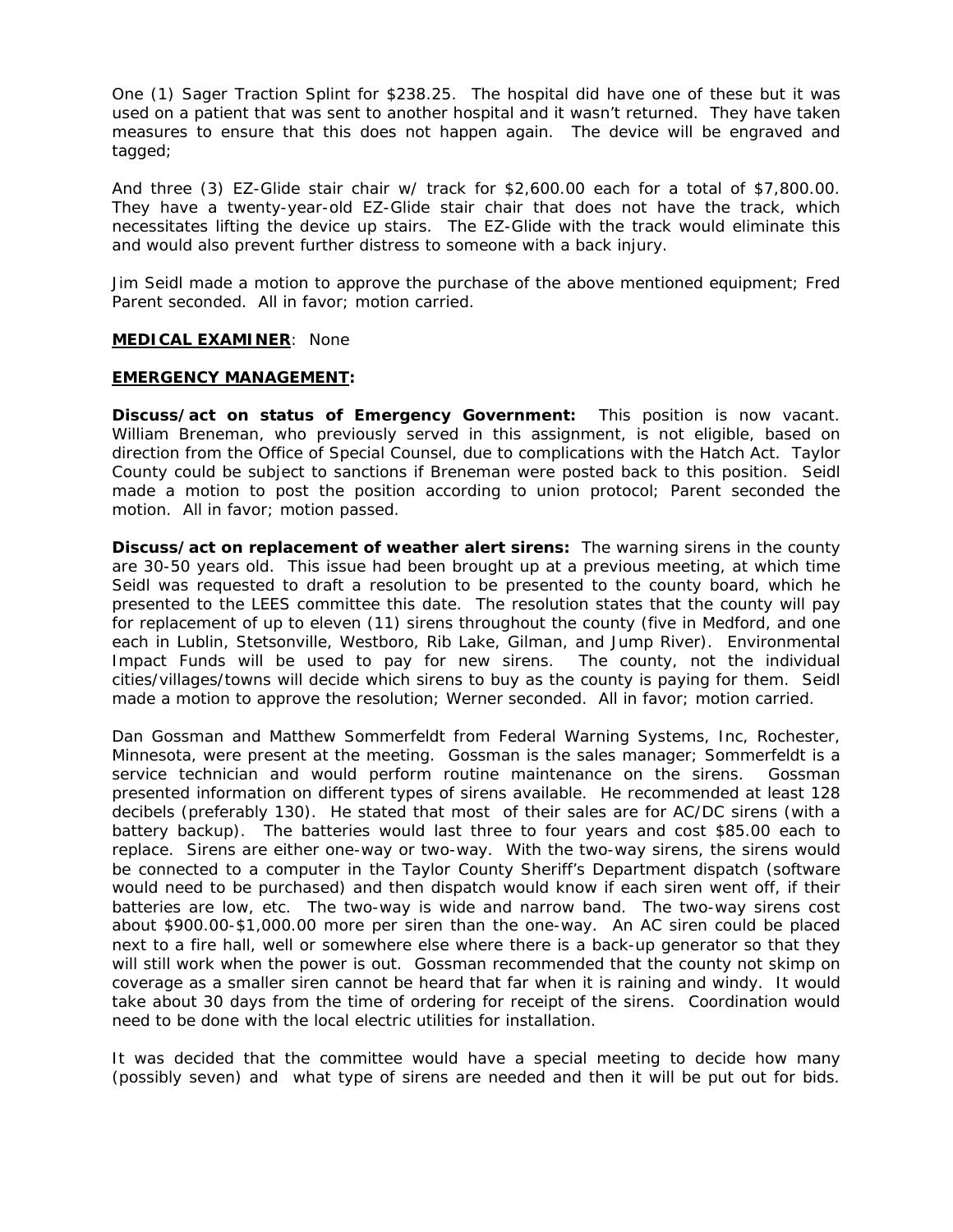#### **LAW ENFORCEMENT BUSINESS:**

**Discuss/act on request for leave of absence for Larry Woebbeking:** Daniels requested a leave of absence for Larry Woebbeking from his Sergeant rank as has been done in the past for other positions. Motion by Parent to grant the request; second by Werner. All in favor; motion carried.

**Discuss/act on posting and filling vacant sergeant position:** The sergeant position previously held by Larry Woebbeking is vacant. It was decided to fill the position. Seidl made a motion to post the sergeant position; Werner seconded. All in favor; motion carried.

**Discuss/act on filling vacant Deputy Sheriff position:** There is a vacancy in the Sheriff's Department due to Jack Kay retiring. Daniels requested that this position be filled in order to bring the number of employees up to the authorized amount. An eligibility list can be created using applications received prior to mid-January, 2007. If the Chief Deputy would have been hired from the outside, this position would not be available; as the position was filled by a promotion from within, this leaves the Department one employee short. Parent made a motion to fill this position; Werner seconded. All in favor; motion carried.

**Discuss/act on purchase of dispatch recording device:** The county currently has a TEAC recording device which records radio traffic, 911 calls, etc. which is approximately eleven years old and has not been working properly. Recently, eleven hours were missing from the recordings. There was \$41,000.00 budgeted for the Enforcer Group software. The agreement between Taylor County and Enforcer has been terminated so the funds budgeted for that will not be needed in 2007. Daniels requested that this money be used to buy a new recording device. Werner made a motion to use this money to purchase a new recording device for dispatch; Parent seconded. All in favor; motion carried.

**Discuss/act on recording room changes in jail:** Daniels presented information in regards to creating an interview room out of a storage room across from the holding cell in the jail. This interview room would be utilized to record interviews conducted after an arrest and to administer Intoxalyzer tests. Sheriff Daniels has spoken with Maintenance about doing the work. Jail Improvement funds would be utilized. Daniels was bringing the matter before the committee to inform them of the necessary changes so the Department would be in compliance with State law. He will obtain more information and then present that information to the committee.

**Discuss/act on placement of squad car in Gilman:** Daniels indicated that there are currently two sworn officers living in the Gilman area. He would like to assign a second take home car to that area. This issue was brought to the committee as the County Ordinance indicates that the committee and Sheriff should agree on placement of the cars. Daniels indicated that he did not believe that this discussion was mandatory by statute but that he preferred to be in compliance with the ordinance. There is no proposal to increase the size of the fleet of vehicles operated by the Sheriff's Department, just a relocation of assignment of the cars. There was no disagreement from the committee to this change.

### **SHERIFF'S REPORT:**

**Jail service contract renewals:** Three jail contracts are up for renewal. All the information needed on this has not been obtained. This matter will be brought back at the next meeting.

Daniels informed the committee of the need to get a disc copier that can create multiple discs at one time. The Department is requested, at times, to make several copies of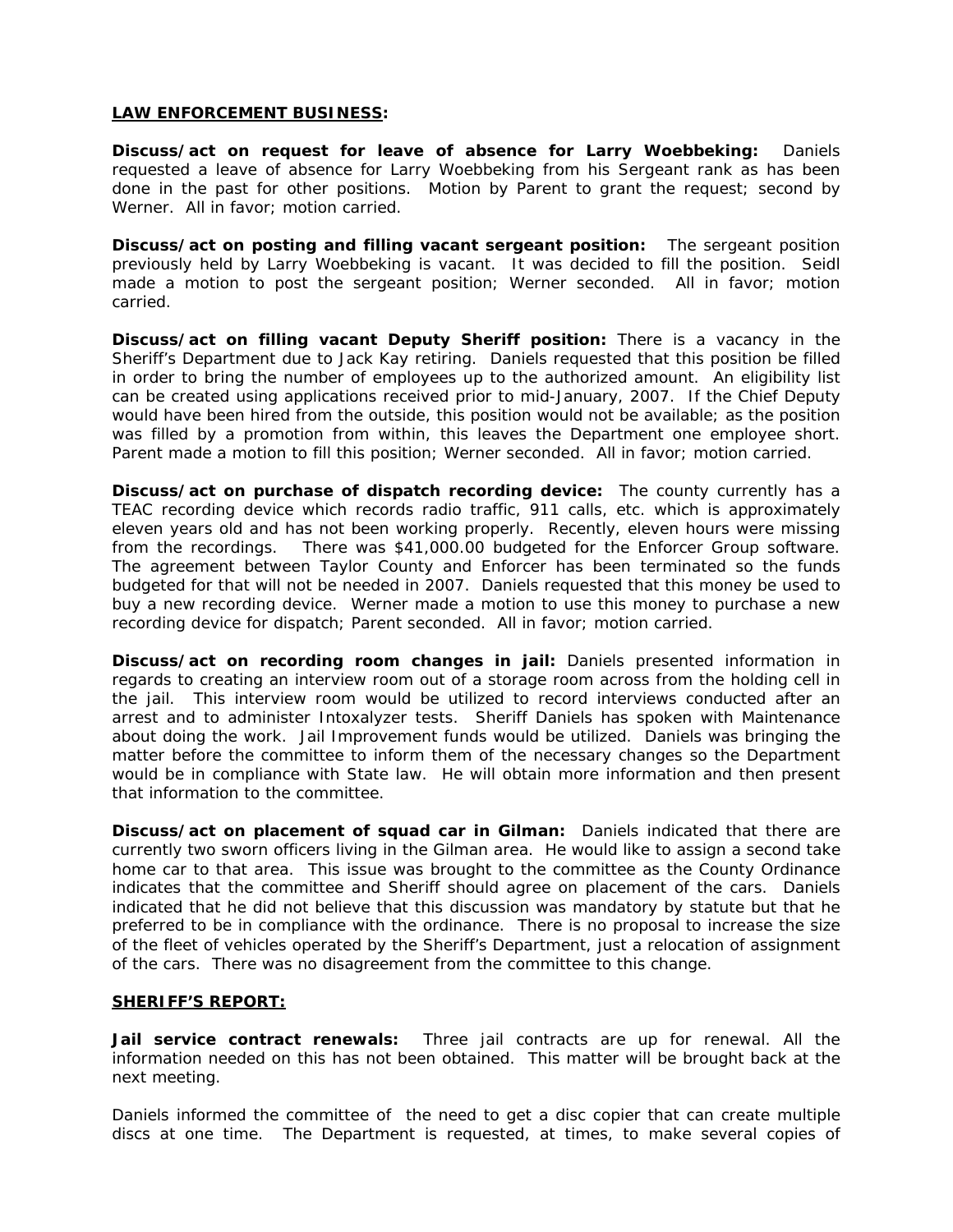interviews. The current copier can only create one at a time and, so, it takes a considerable amount of time to make the copies. The disc copier that the Department would like to purchase costs \$450.00. The Medford Police Department is willing to pay half of this cost. It was decided that this purchase could be made out of day-to-day operation monies.

Daniels also informed the committee that Jump River is going to be updating their radio communications/repeater system. They would like the county to continue to provide maintenance through our contract with Northway Communications. It will be essential that Jump River buys a system that will work with the county system.

Daniels presented to the committee a framed picture of Arras, Taylor County's first K-9 unit, who recently died. He was 13 years old. The picture will be hung in the hallway by the TASO offices.

# **REVIEW AND APPROVE INVOICES:** None

Motion by Parent and Second by Werner to adjourn. All in favor; motion carried. The meeting was adjourned at approximately 11:15 A.M.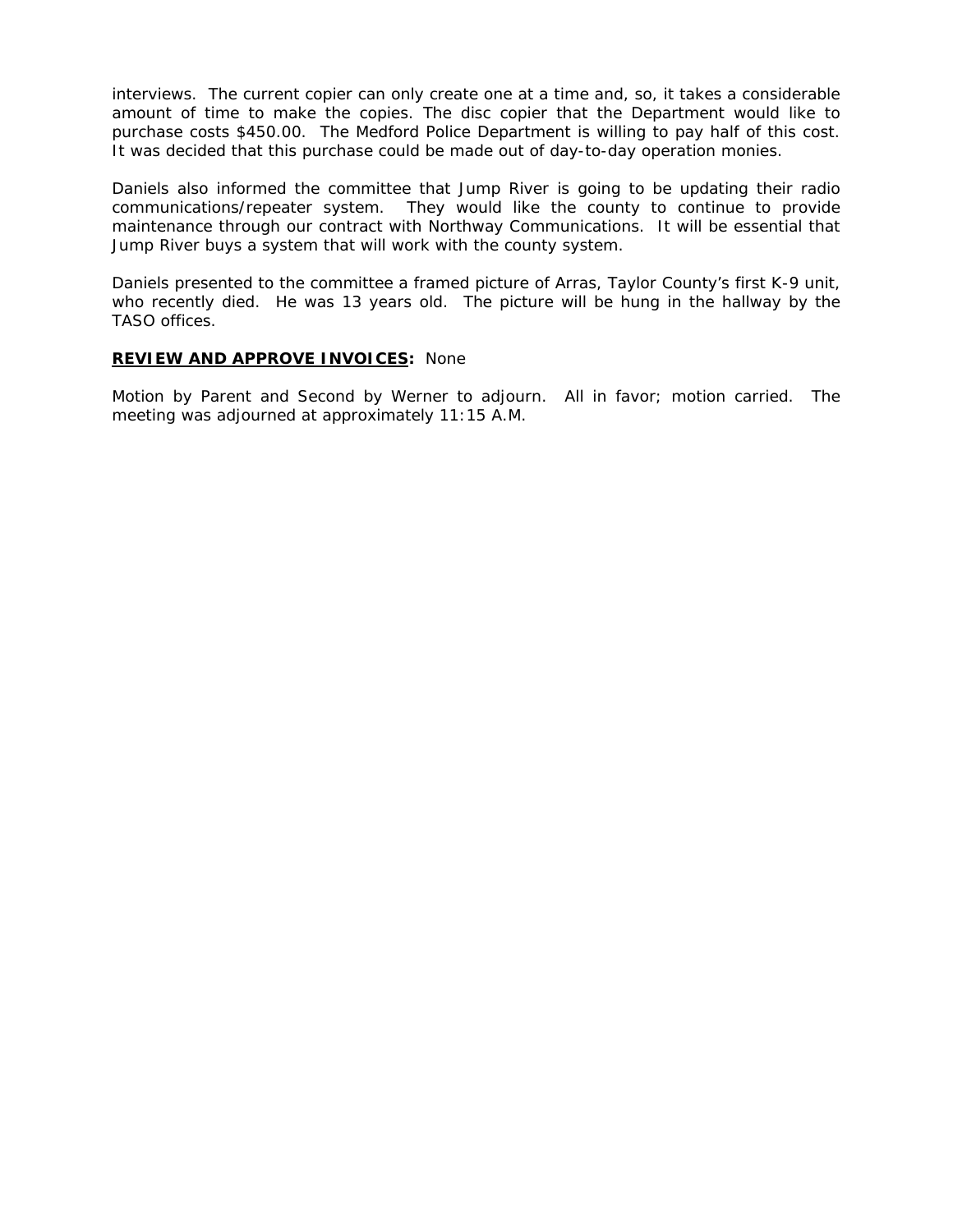# **Taylor County Law Enforcement and Emergency Services Committee Meeting Minutes for February 26, 2007**

Present: Chairman Joe Sweda, Jim Seidl, John Werner, Bruce Daniels, Marie Koerner. Fred Parent and Wayne Lato were unable to attend.

Visitors: None

Press: Luke Klink of the Star News

The regular monthly meeting of the Taylor County Law Enforcement and Emergency Services Committee was called to order by Chairman Sweda at 9:35 A.M. on February 26, 2007 in the training room adjacent to the Sheriff's Department. An error in the posting of the agenda indicating this meeting was to be held in the County Board Room was corrected by posting a note on the door of the Board Room at approximately 9:30 A.M. to advise interested parties of the correct location.

Motion by Werner, second by Seidl to approve the minutes of the January 12, 2007 regular meeting. All in favor motion carried.

The next regular meeting was tentatively set for March 09, 2007.

#### **CITIZEN INPUT:** None

#### **AMBULANCE BUSINESS:**

**Discuss/Act on funding for traffic light pre-emption device grant:** Daniels disseminated a copy of a memo written by Ginny Brost, Clerk from the City of Medford, related to a traffic light pre-emption device grant. This is a 90 % grant which will require a 10 % match from local entities. At this point the City of Medford Police Department, Medford Fire Department, Medford Ambulance Service and Taylor County Sheriff's Department are discussing a cooperative effort to take advantage of this grant. Each participant would contribute \$750 to reach the goal of the match funds. Daniels indicated that although Ron Bohn could not be present he had indicated that the Ambulance Service does have the funds for this program available in that budget. Daniels advised that he was concerned that the Sheriff's Department budget may not support this expenditure as this is not an item that had been budgeted for. He also advised that he felt that this is a very worthwhile program and that the Sheriff's Department would be well served as would the public by the Sheriff's Department being involved in this project. Daniels indicated that it is not reasonable to believe that all squad cars would be equipped with the necessary equipment in the near future as that will require approximately an additional \$800 per unit. Motion by Seidl, Second by Werner to grant both the request of the Medford Ambulance Service and Taylor County Sheriff's Department to take advantage of this grant. All in favor motion carried.

### **MEDICAL EXAMINER:** None

## **EMERGENCY MANAGEMENT:** None

### **LAW ENFORCEMENT BUSINESS:**

**Discuss/Act on funding for traffic light pre-emption device grant:** Please refer to discussion and action under Ambulance Business.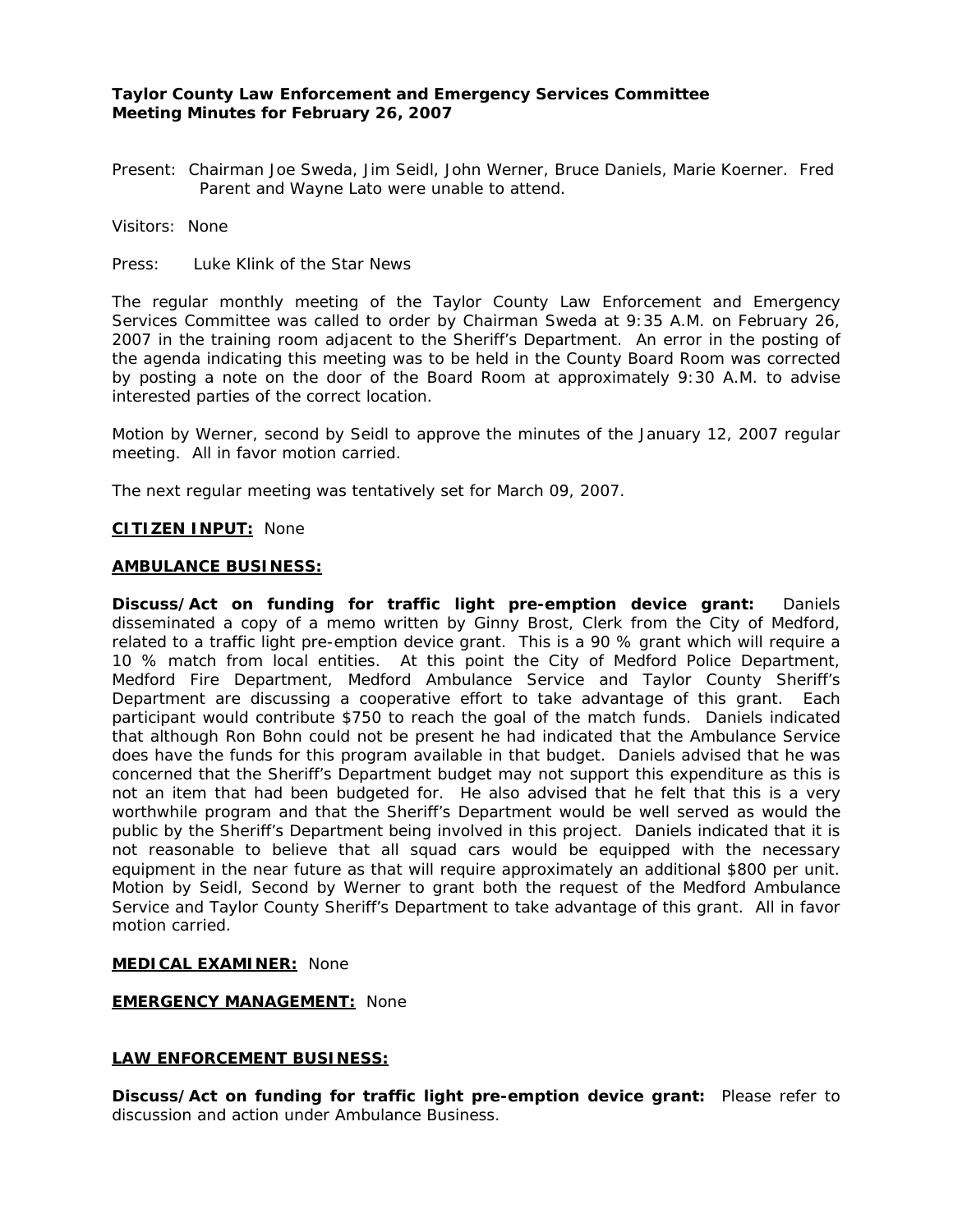**Discuss/Act on bids and purchase of four (4) squad cars:** Daniels indicated that the Sheriff's Department had received bids from four different dealerships for squad cars. Brickner Motors in Little Chicago, Ewald in Franklin, WI, Medford Motors and Mertens Garage both of Medford. Evaluation of the bids indicated that Ewald had provided the lowest bid for both the Ford Crown Victoria and the Dodge Charger. Daniels indicated that of the two local merchants the bid from Mertens Garage was approximately \$200 less than the other local bid. The committee discussed the advantages of purchasing local when considering service and the costs incurred for delivery of vehicles obtained from a dealer in the southern part of the State. Daniels indicated that he believed that the difference between obtaining the cars locally and from outside our area is approximately \$800 per vehicle over the term of the lease agreement. Motion by Seidl and Second by Werner to accept the bid submitted by Mertens Garage provided there was no other reason not to accept it. All in favor, motion carried.

## **SHERIFF'S REPORT:** None

**REVIEW AND APPROVE INVOICES:** Motion by Seidl and Second by Werner to approve invoices after review. All in favor, motion carried.

**CLOSED SESSION:** Motion by Seidl and Second by Werner at 9:55 A.M. to go into closed session pursuant to Wis. Stat. 19.85(1)(c) for approximately five (5) hours for the purpose of conducting oral interviews of applicants for the Chief Deputy position. Roll call vote: Seidl- Aye, Werner-Aye and Sweda-Aye.

The committee recessed from 12:20 P.M. to 12:50 P.M. for lunch during which time the annual inspection of jail meals was completed.

At 3:20 P.M. motion by Seidl and Second by Werner to return to open session pursuant to Wis. Stat. 19.83. Roll call vote: Seidl-Aye, Werner-Aye, and Sweda-Aye.

Motion by Seidl Second by Werner to certify Larry Woebbeking as the applicant selected for the Chief Deputy Sheriff position.

Motion by Werner and Second by Seidl to adjourn. All in favor motion carried. The meeting was adjourned at approximately 3:20 P.M.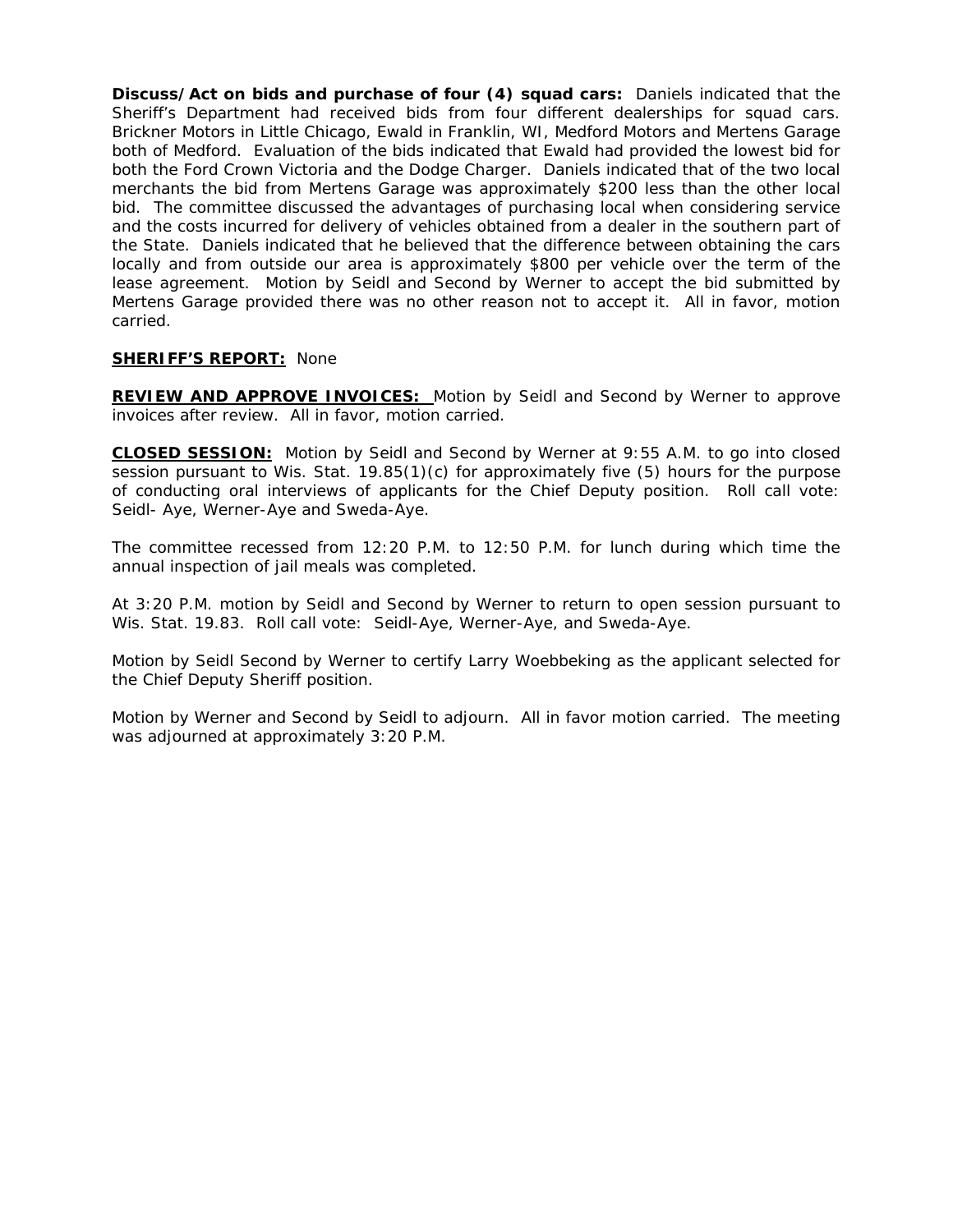# **Taylor County Law Enforcement and Emergency Services Committee Meeting Minutes for January 12, 2007**

Present: Chairman Joe Sweda, Jim Seidl, John Werner, Fred Parent, Bruce Daniels, Ron Bohn, Karon Keene, and Bruce Strama.

Visitors: Tammy Ogle and guest, Lester Lewis.

Press: Luke Klink of the Star News

The regular monthly meeting of the Taylor County Law Enforcement and Emergency Services Committee was called to order by Chairman Joe Sweda on Friday, January 12, 2007 at 10:00 A.M. in the Taylor County Board Room.

Motion by Lato, second by Seidl to approve minutes of the November 15, 2006 regular meeting. All in favor, motion carried.

The next regular meeting was tentatively set for February 15, 2007.

#### **CITIZEN INPUT**: None

#### **AMBULANCE BUSINESS:**

**Discuss/act on ambulance subsidy request:** Copies of the 2006 Summary of Ambulance Service Revenue and Expenses were distributed to the committee along with a letter from Lori Peck. The letter requested payment of \$180,902 which is actually \$423 less then the budgeted County subsidy. Ron Bohn also pointed out that 537 hours or 5% of his staff's hours were transferred to Memorial Health Center.

**MEDICAL EXAMINER:** None

### **EMERGENCY MANAGEMENT:**

Fred Parent asked what the status of the Emergency Management position was and whether or not Bill Breneman was going to be assigned in that office. Daniels explained that he had recently communicated with Corporation Counsel to determine what parameters the County needs to follow with this assignment to assure there are no issues with the Office of Special Counsel related to the Hatch Act. Daniels said that he has made no assignments or promises related to this position pending guidance from Corporation Counsel. Jim Seidl indicated that there is some consideration being given to making this position its own department again as it had been handled in the past.

### **LAW ENFORCEMENT BUSINESS:**

**Discuss/act on request for leave of absence by Bruce Daniels:** Daniels requested a leave of absence from the Deputy Sheriff ranks as has been the practice in years past. Seidl pointed out that Human Resources is also reviewing whether or not this approach should also be taken with other department heads that are elected officials. Motion by Werner second by Lato to grant Daniels' request for a leave of absence. All in favor, motion carried.

**Discuss/act on request to fill Chief Deputy position:** Daniels indicated that in order to be in compliance with Taylor County Code related to filling vacant positions he was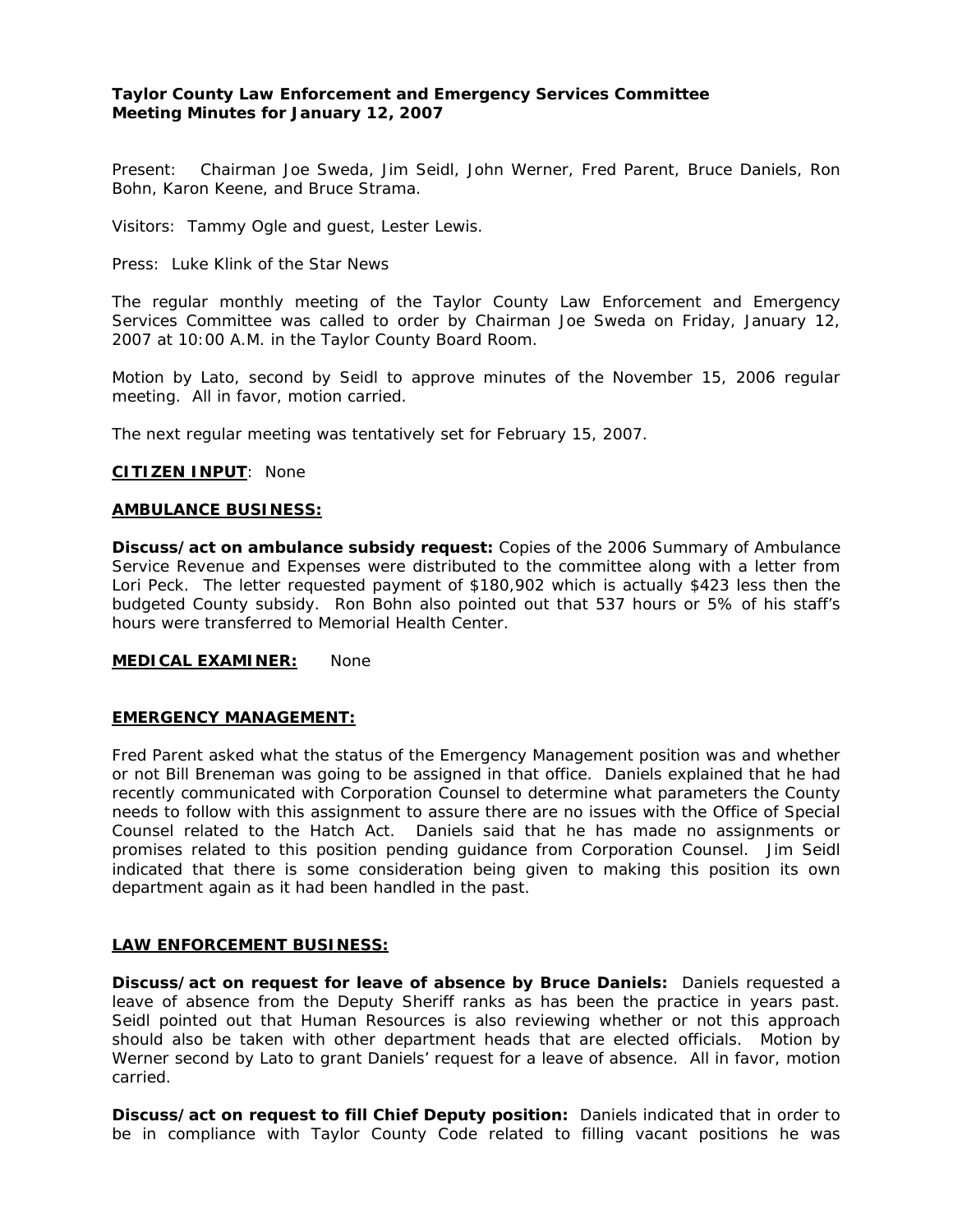requesting the committee put this approval on the record. Motion by Seidl second by Werner to grant the request. An amendment was offered by Parent to include in the original motion setting a date for oral interviews. Chairman Sweda called for a vote to consider the amendment all in favor. The request to fill the position and set a date of February 15, 2007 for oral interviews passed unanimously by the Law Enforcement and Emergency Services Committee.

**Discuss/act on request to seek bids for squad cars:** Daniels requested to send requests for bids for squad cars to auto dealerships. Seidl indicated that he had been under the impression that two cars that had been totaled out last year would not be replaced. Daniels indicated that there had been one car totaled last year but the driver involved in that crash had been involved in another incident. Daniels indicated that the intention is not to increase the size of the fleet of squad cars. Motion by Lato second by Parent to allow the Sheriff's Department to seek bids for squad cars. All in favor, motion carried.

**Discuss/act on renewal of adult oriented establishment license for the Stardust Lounge:** Committee members asked if there has been any issue with this establishment in the last year. Daniels indicated there has not to his knowledge. Motion to approve by Seidl second by Werner. All in favor, motion carried.

# **SHERIFF'S REPORT:**

**Annual report for 2007:** Daniels reported that it is his intention that the Sheriff's Department will complete an annual report starting in 2007 and annually after that. Seidl pointed out that the last similar report was in 2001.

**Data Records Manager:** Daniels indicated that postings for the vacant position had been accepted and that Betty Danen who currently works in Child Support was offered and accepted the position. She will begin her duties on January 17, 2007.

**Upcoming training and implementation of portable scales:** Daniels reported that he had met with Highway Commissioner Tom Toepfer and Brad Ruesch from the Forestry Department regarding portable scales being purchased by Forestry to assist with heavy truck enforcement. While some of the logistics of this program are still being worked out it appears the scales can be put into use this spring. Committee members inquired about training to use this equipment. Daniels indicated that arrangements for training are being made.

**Report from My Pride Kennels:** Tammy Ogle was present to provide a report on animal control activities over the past seven months. She indicated that 196 animals have come through her kennel. 59 of those animals have had to be euthanized. 96 have been adopted and 41 of them have been recovered by their owner. Of those 41, 29 were not licensed when they come in. There was discussion related to rabies vaccinations and the steps that Ogle is taking to assure proper vaccinations are given to the animals that go through her facility. Jim Seidl indicated that the newly formed Humane Society is looking into negotiating a reduced rate for euthanasia and cremation. There was discussion about what requirements there are related to the equipment to do cremations. Lester Lewis indicated that there is no regulation. Ogle indicated that the biggest problem she sees is people not knowing where to call if their pet is missing. There was discussion about trying to get the word out to contact My Pride Kennel in the event your animal is missing. Ogle also discussed response times to animal at large complaints. Daniels indicated that he has had positive feed back from Sheriff's Department staff related to the services provided by Ogle and her staff.